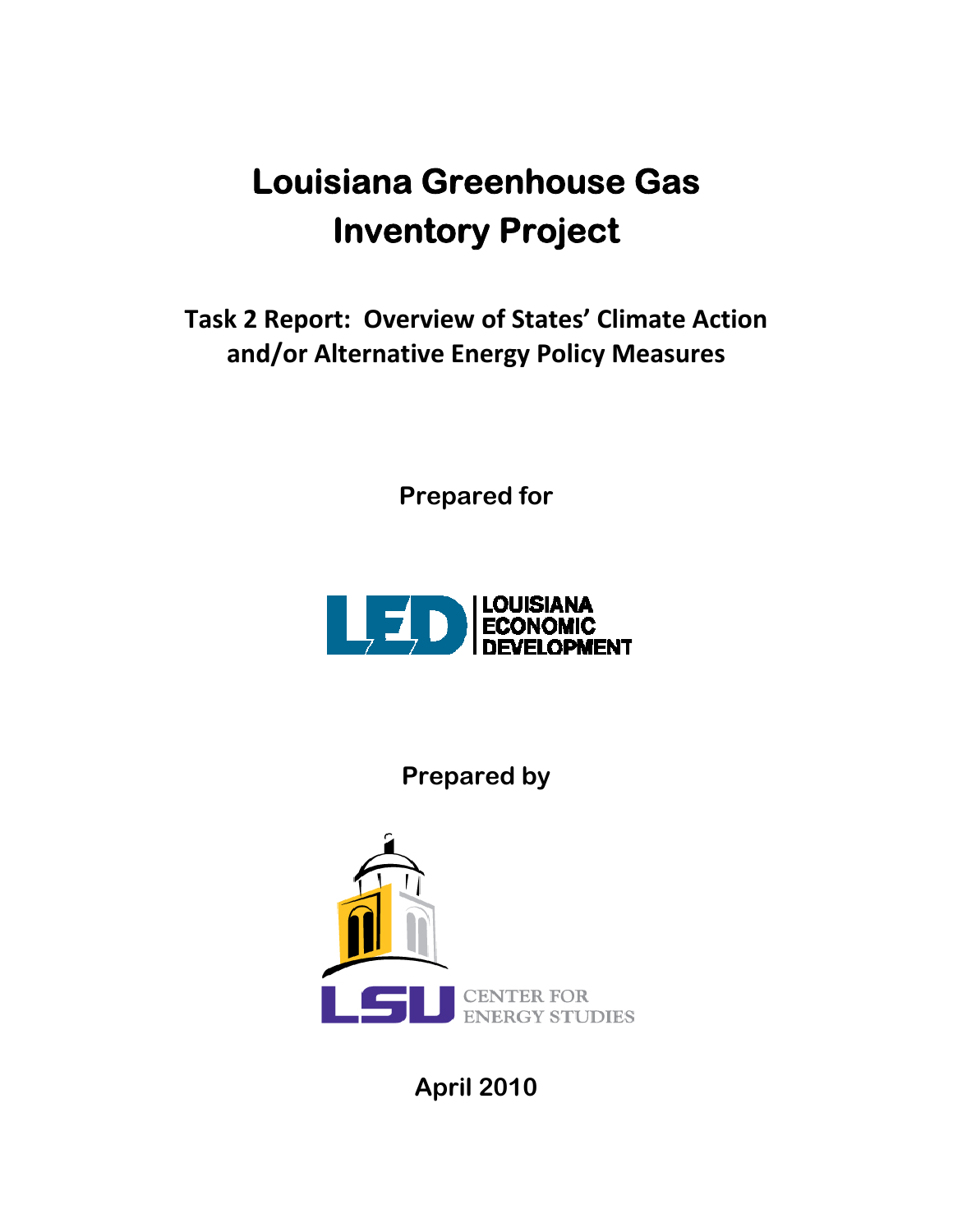## **Acknowledgments**

## **Project Funding**

This project was made possible through funding support from Louisiana Economic Development.

## **Project Team and Principal Authors**

Dr. Mike D. McDaniel Dr. David E. Dismukes Lauren L. Stuart Jordan L. Gilmore

#### **Project Advisory Team**

A Project Advisory Team (PAT) assembled for this research effort provided valuable direction and input for the collection and analysis of greenhouse gas data for Louisiana. PAT members were:

Brian Bond, American Electric Power David Castille, Louisiana Economic Development Jason El Koubi, Louisiana Economic Development Mike French, Louisiana Department of Natural Resources Karen Gautreaux, The Nature Conservancy Henry Graham, Louisiana Chemical Association Richard Metcalf, Louisiana Mid‐Continent Oil & Gas Association Paul Miller, Louisiana Department of Environmental Quality Will Perkins, Georgia‐Pacific Terry Ryder, Consultant‐Government Affairs Emily Stich, Louisiana Association of Business and Industry Dr. Daniel Thomas, LSU AgCenter

## **Report Review and Editing**

Marybeth Pinsonneault provided valuable assistance in preparation of this report through review and editing of the text.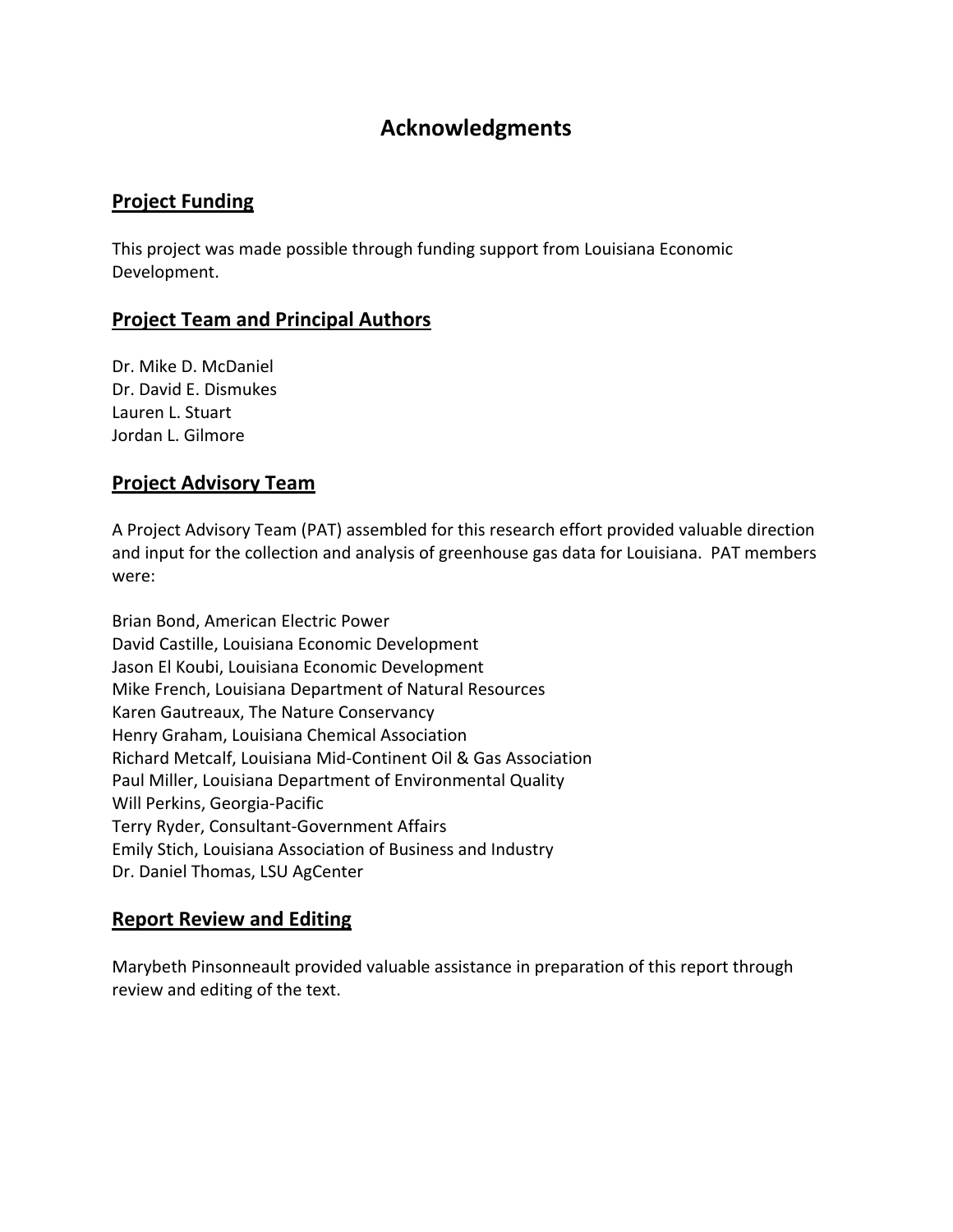## **TABLE OF CONTENTS**

### **LIST OF TABLES**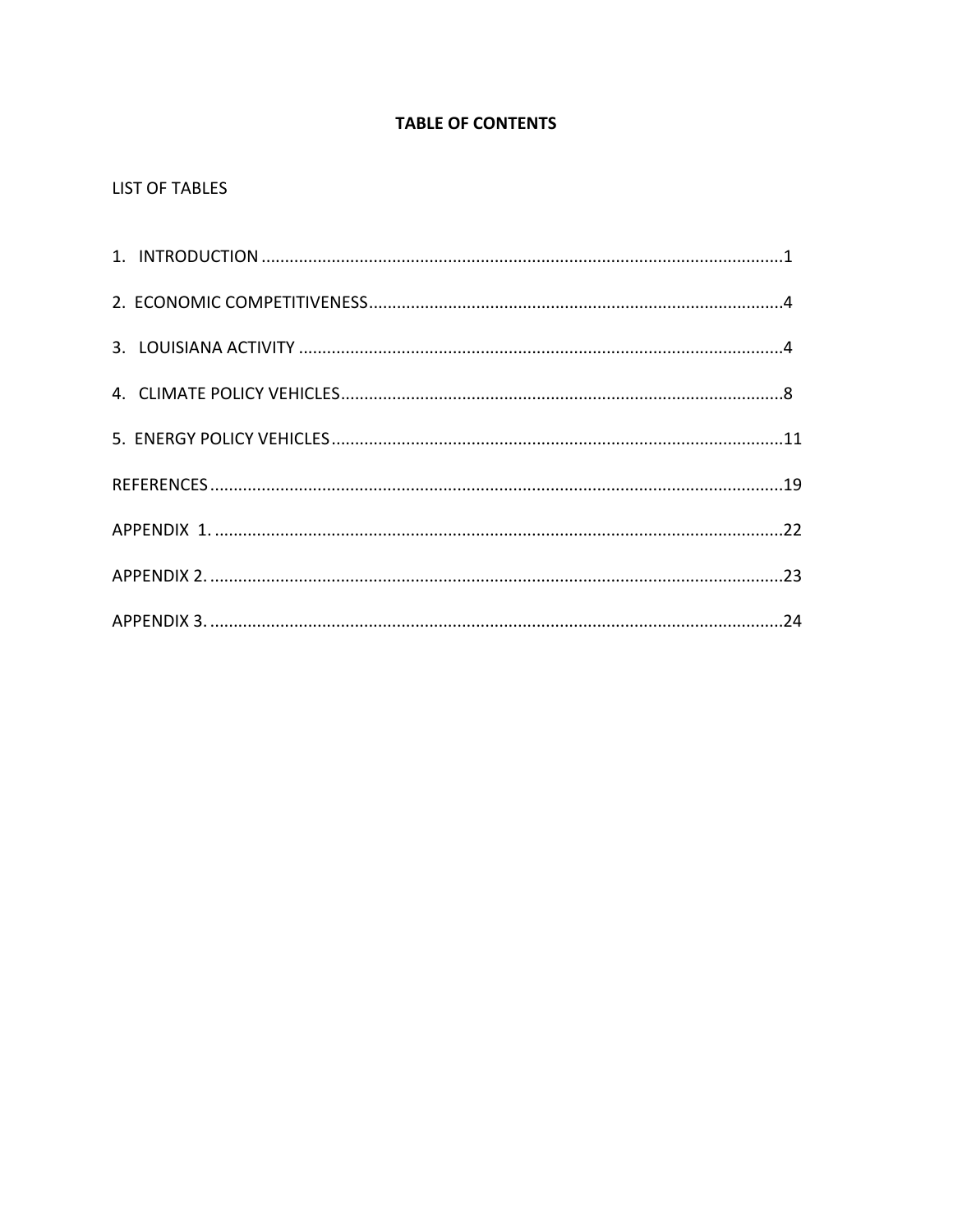## **LIST OF TABLES**

| <b>Table</b>                                                             | Page |
|--------------------------------------------------------------------------|------|
| Table 1.1. Southeast Climate Policy Initiated between 2000 & 2010 3      |      |
| Table 5.1. Policy Vehicles for Alternative Energy & Energy Efficiency 11 |      |
|                                                                          |      |
|                                                                          |      |
| Table A.2-1. Eligible Technologies through Existing State Renewable      |      |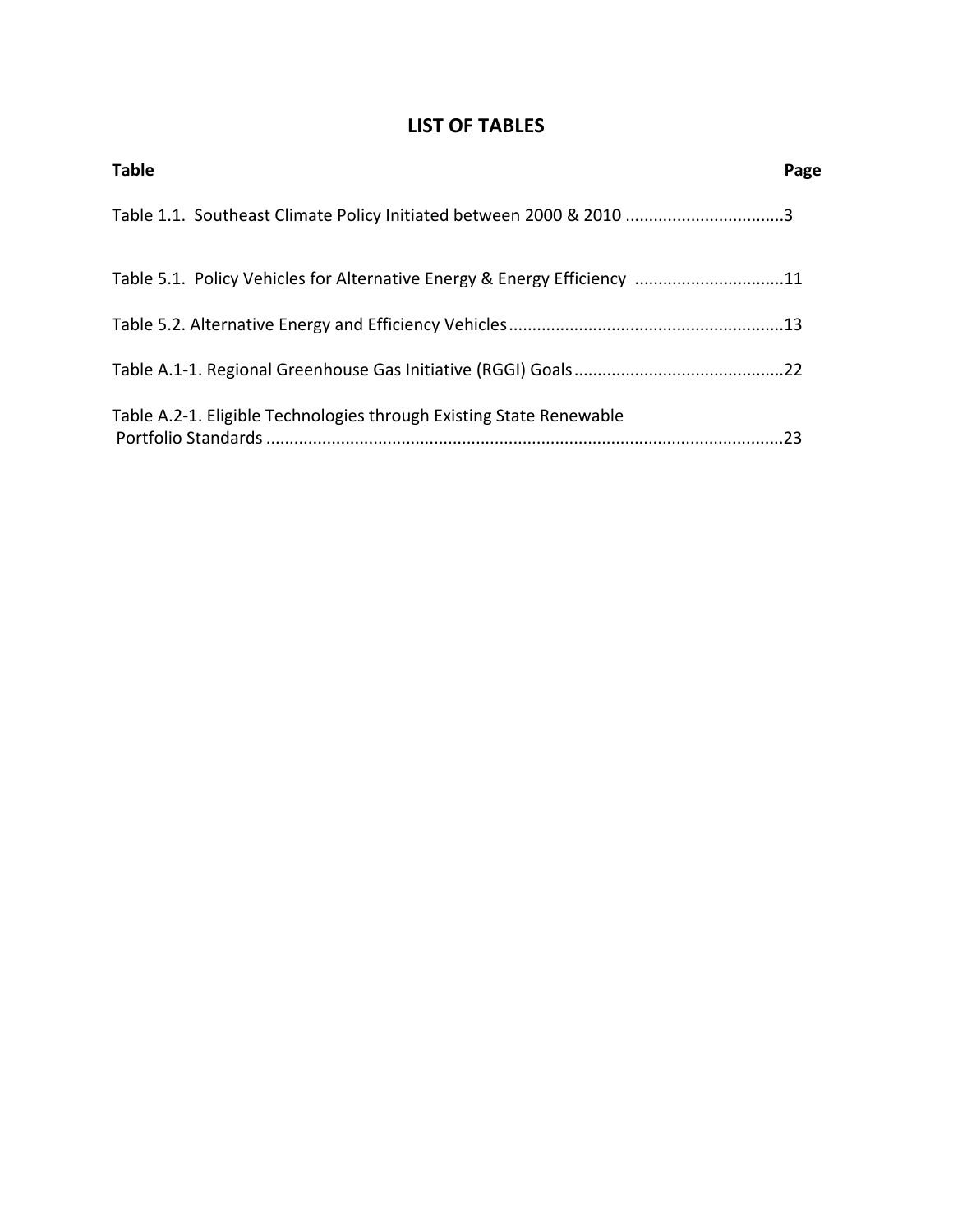#### 1. INTRODUCTION

Louisiana Economic Development (LED) contracted LSU's Center for Energy Studies (CES) in November 2008 to conduct an analysis related to ramifications of potential federal greenhouse gas regulation on the State of Louisiana. The overarching purpose of the project was to help prepare Louisiana for the possible federal regulation of greenhouse gases (GHG) and to assure that the state's economic competitiveness was not compromised and economic development opportunities were recognized. Goals (or tasks) for the project were to:

- Develop a comprehensive state‐wide greenhouse gas inventory.
- Conduct a thorough review of measures being taken or contemplated by other states to accommodate climate change concerns or expected federal greenhouse gas regulations.
- Prepare a high-level assessment of the impacts of the most likely federal greenhouse gas regulatory schemes on Louisiana's economy.
- Prepare a list of potential state and industry strategies for responding to requirements and opportunities brought by federal greenhouse gas regulation.

This report is the deliverable end item for completion of Task 2 – Review of measures being taken or contemplated by other states to accommodate climate change concerns or expected federal greenhouse gas regulation.

The intent of this policy overview is to inform Louisiana stakeholders of what measures the state might consider to implement, or to avoid, to enhance its competitive advantage for economic development relative to other states. Task 3 of the Louisiana State Greenhouse Gas Inventory Project will assess economic impacts using econometric modeling. The final element of this project (Task 4) will entail making recommendations for policy measures based on baseline emission levels, other state's actions, and projected economic impacts.

This Center for Energy Studies project is guided by a Project Advisory Team (PAT) as part of the "Quality Assurance and Quality Control" measures. The team includes representatives across academic expertise, non‐governmental special interest, industry sectors, and state agencies. A draft report was released in December 2009 for PAT review. Full results will be posted online upon the finalization of the report, expected by July 2010.

This review identifies measures taken or proposed by other states in anticipation of federal GHG regulation and/or in response to climate change concerns. Measures are categorized as either Climate Action or Alternative Energy policy measures. "Climate Action" measures refer to emission mitigation strategies and plans with specified greenhouse gas reduction goals, whereas "Alternative Energy" related activity may have any combination of economic, environmental or national energy security motivations. The following review will consider policies of almost all states, but will focus on Louisiana and its neighbors in the southeastern United States, specifically, Texas, Mississippi, Arkansas, Alabama, Florida, and Georgia.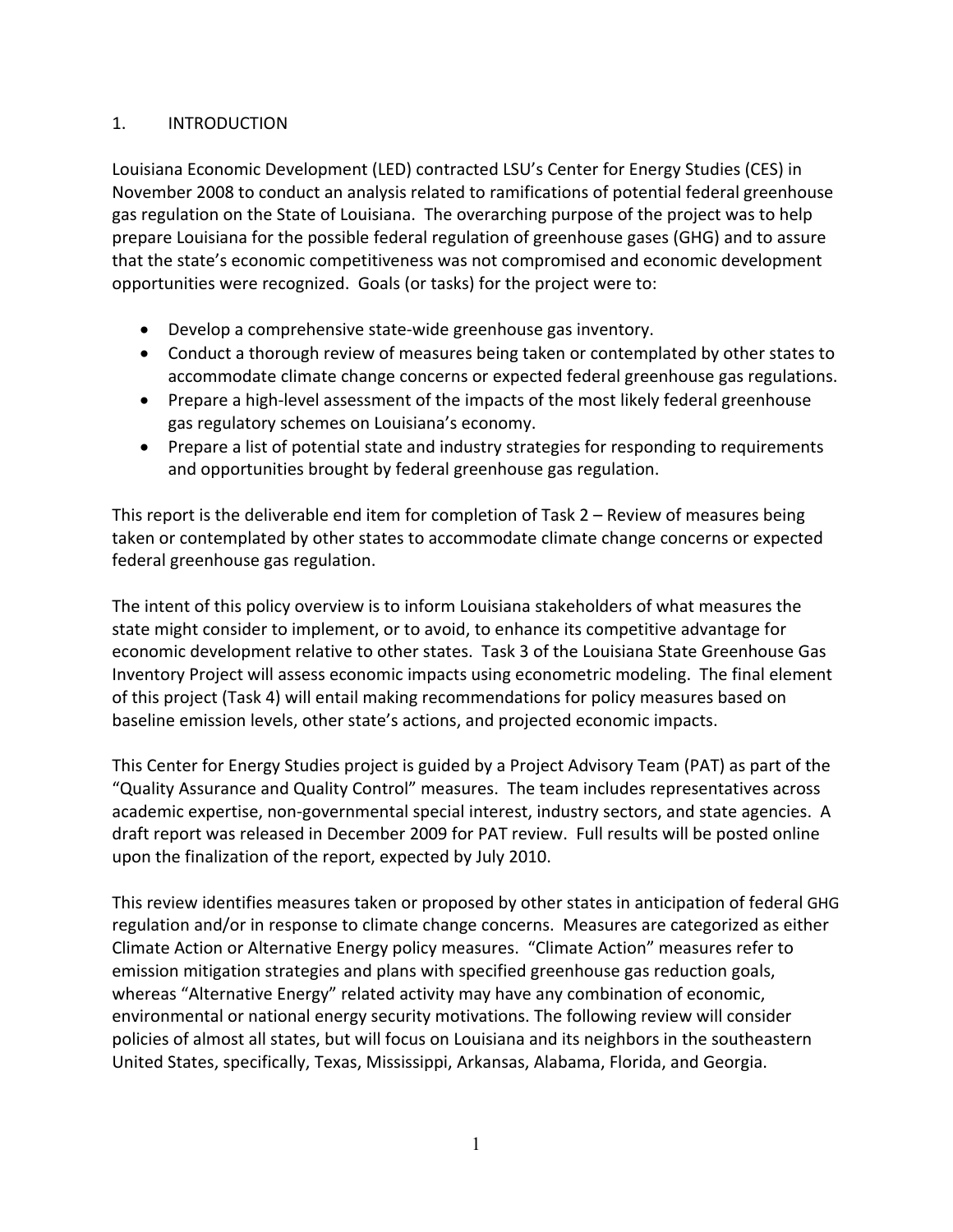Many state policies are implemented as a result of or in conjunction with a regional collaborative, such as the Climate Registry, the Regional Greenhouse Gas Initiative (RGGI), the Western Climate Initiative (WCI), and the Midwestern Regional Greenhouse Gas Reduction Accord (MID). See RGGI Overview in Appendix 1. The target goals within these voluntary programs vary by state and region. Each is reviewed in this section. Many states that are not part of a regional initiative choose to enact legislation or implement policies of their own accord.

A greenhouse‐gas emission inventory is a foundation for climate and energy policy. Knowledge of GHG contributions from the various economic sectors can be very important information for developing emissions management strategies. All states in the Southeast region, with the exception of Alabama, have completed greenhouse gas inventories.

Arkansas and Florida have officially instated climate action plans as a start toward developing a comprehensive set of policies. Georgia and Mississippi, however, have less institutionalized programs that fulfill similar missions. In these states, as well as in Louisiana, non‐governmental organizations with goals involving environmental conservation, social equity, and economic development work toward implementing policies aimed at reducing hydrocarbon consumption and greenhouse gases emissions. Louisiana activities are outlined in section 3 of this report. The glossary of Climate and Energy Policy Vehicles in sections 4 and 5 cites examples of legislation enacted in other states.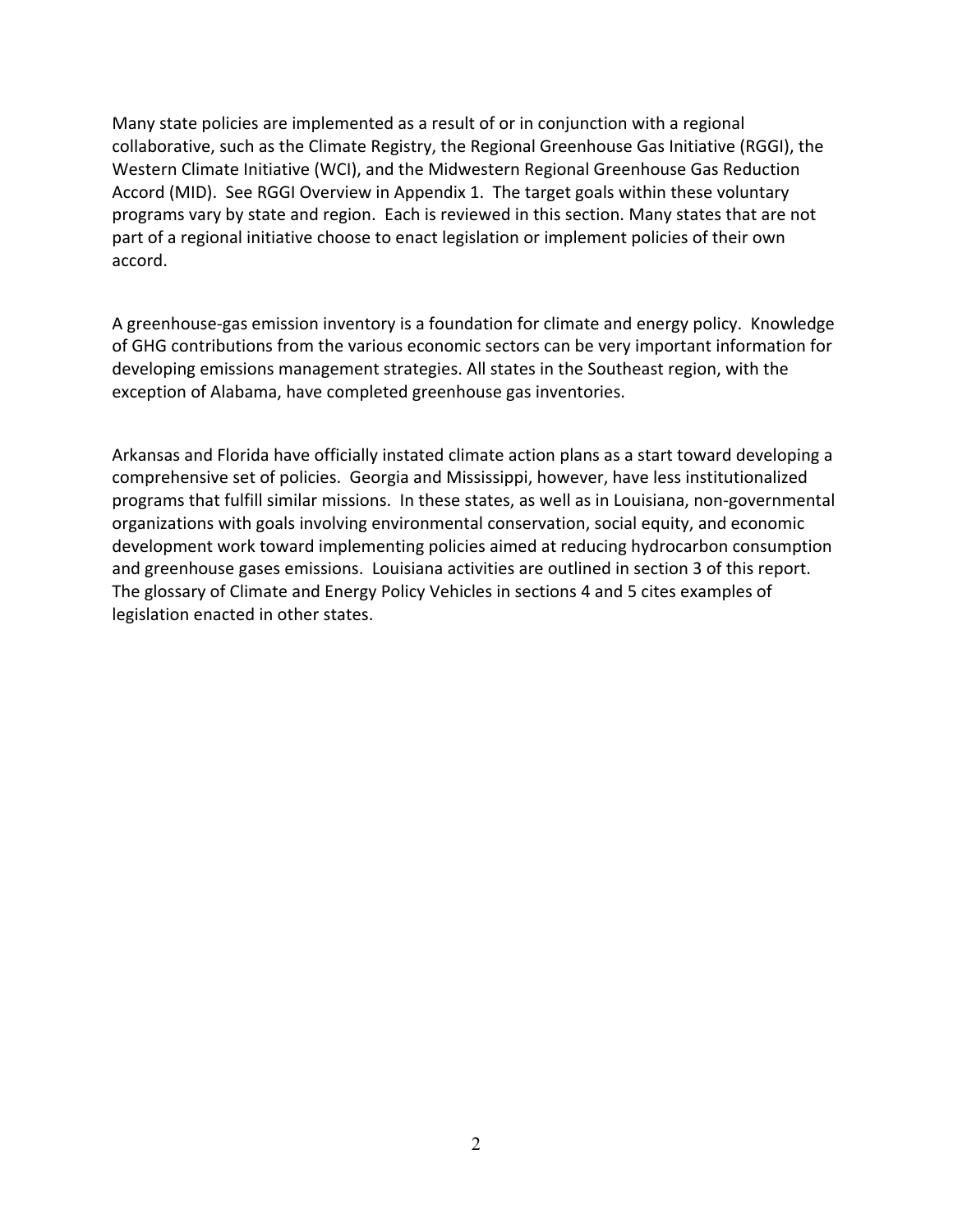|           | Climate<br><b>Action Plan</b> | Climate Change<br>Commission | <b>GHG Targets</b> | <b>GHG</b><br>Inventory | <b>GHG Registry</b> |
|-----------|-------------------------------|------------------------------|--------------------|-------------------------|---------------------|
| AL        |                               |                              |                    | Yes                     | Voluntary           |
| AR        | 2008                          | 2007                         |                    |                         |                     |
| FL        | 2008                          | 2008                         | 2007               | Yes                     | Mandatory           |
| GA        |                               |                              |                    | Yes                     | Voluntary           |
| LA        |                               | 2009                         |                    | Yes                     |                     |
| <b>MS</b> |                               |                              |                    | Yes                     |                     |
| TX        |                               |                              |                    | Yes                     | Independent         |

*Table 1.1. Southeast Climate Policy Initiated between 2000 & 2010*

Information Source: *Pew Center on Global Climate Change*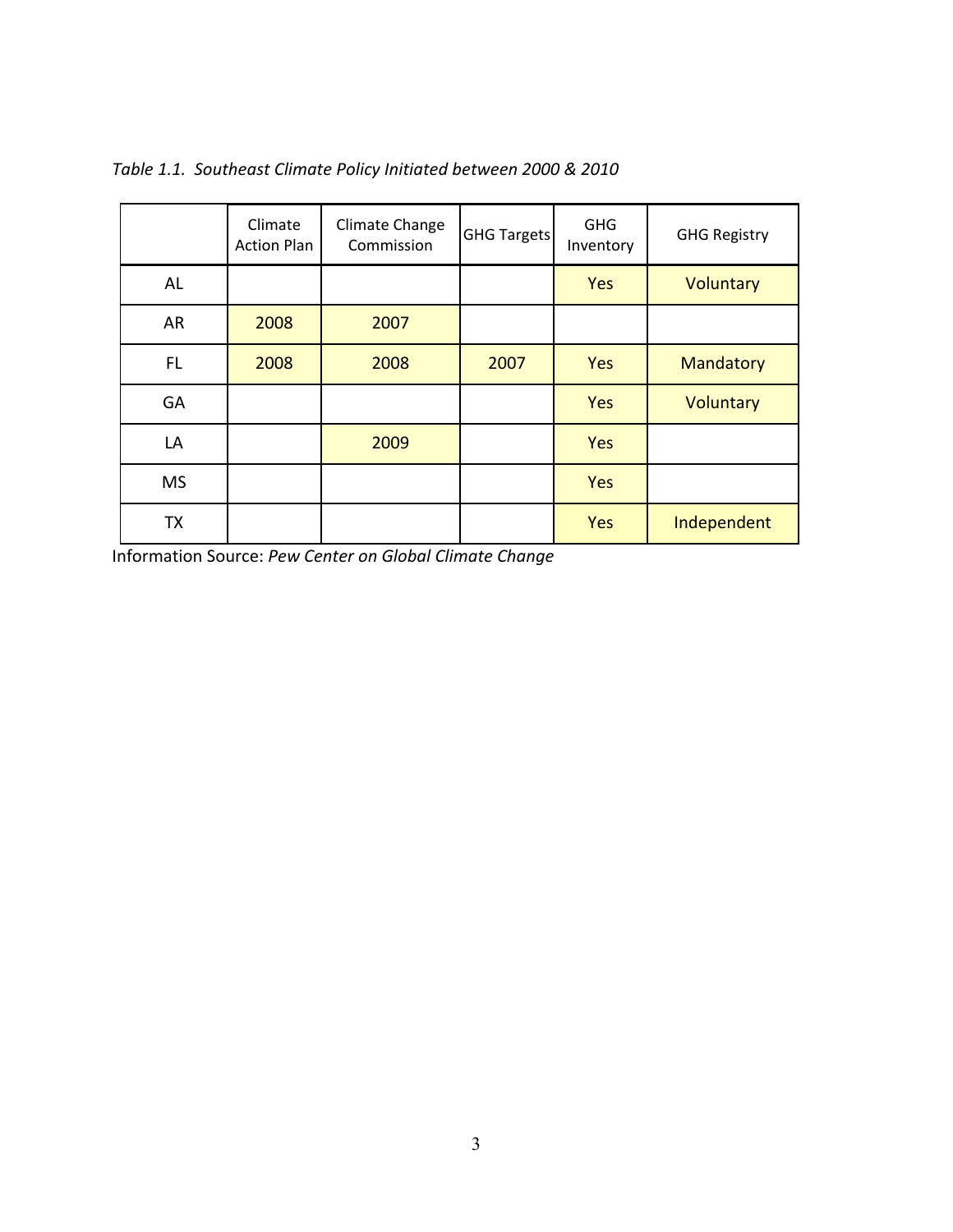#### 2. ECONOMIC COMPETITIVENESS

*"The economic impact of any policy to reduce greenhouse‐gas emissions would depend on a variety of policy and program design decisions that would be made by the Congress or the regulatory agencies that implemented such a policy. Most importantly, the economic impact would depend on whether the policy worked primarily through taxes on emissions, a cap‐and‐trade program for emissions, regulatory standards to reduce emissions, or a combination of those approaches. The economic impact would also depend on the stringency of the cap, whether other countries also adopted programs to reduce emissions, and other factors that would be specific to the approach chosen."*

Economic competitiveness is an underlying concern and potential opportunity with respect to Greenhouse Gas and Energy policy. Just as in the case for United State's participation in global climate negotiations, states weigh the costs and benefits of policy adoption (against those of other states). Louisiana's regional advantages rely heavily on how it will respond to potential changes in the regulatory structures. Energy‐intensive industries, for example, stand to experience a negative competitiveness effect in some proposed policy scenarios.

State policymakers considering climate action or alternative energy measures must choose whether to adopt conventional regulatory approaches, or to employ market-based approaches, such as taxes on emissions or cap‐and‐trade programs. Market‐based approaches are expected to limit emissions at a lower cost than command‐and‐control regulations would. On the other hand, command and control policy vehicles may have a more direct effect on emission levels, depending on the implementation and enforcement procedures.

According to the Congressional Budget Office, nationally proposed legislation such as the "American Clean Energy and Security Act of 2009" has the benefit of maintaining interstate commercial equity; however, regional distribution still has the potential to favor some areas over others. Qualitative modeling has shown that the scenarios being discussed are likely to induce modest changes in near‐term demand for energy. Beyond a fifteen‐year window, emission reductions are likely to come increasingly from the energy sector due to technological developments, conservation measures, and shifting the electricity generation fuel mix (Congressional Budget Office, 2009).

#### 3. LOUISIANA ACTIVITY

In Louisiana, "Sportsman's Paradise," state agencies have collaborated with policy makers, non‐ governmental organizations, and industry stakeholders to prepare for risks and seek opportunities associated with the regulation of greenhouse gas emissions. Across the state of Louisiana, several campuses, cities, and companies have taken the initiative to minimize their "carbon footprint." Louisiana's greenhouse gas related activity includes programs, policies, and studies outlined in this section.

#### **Studies**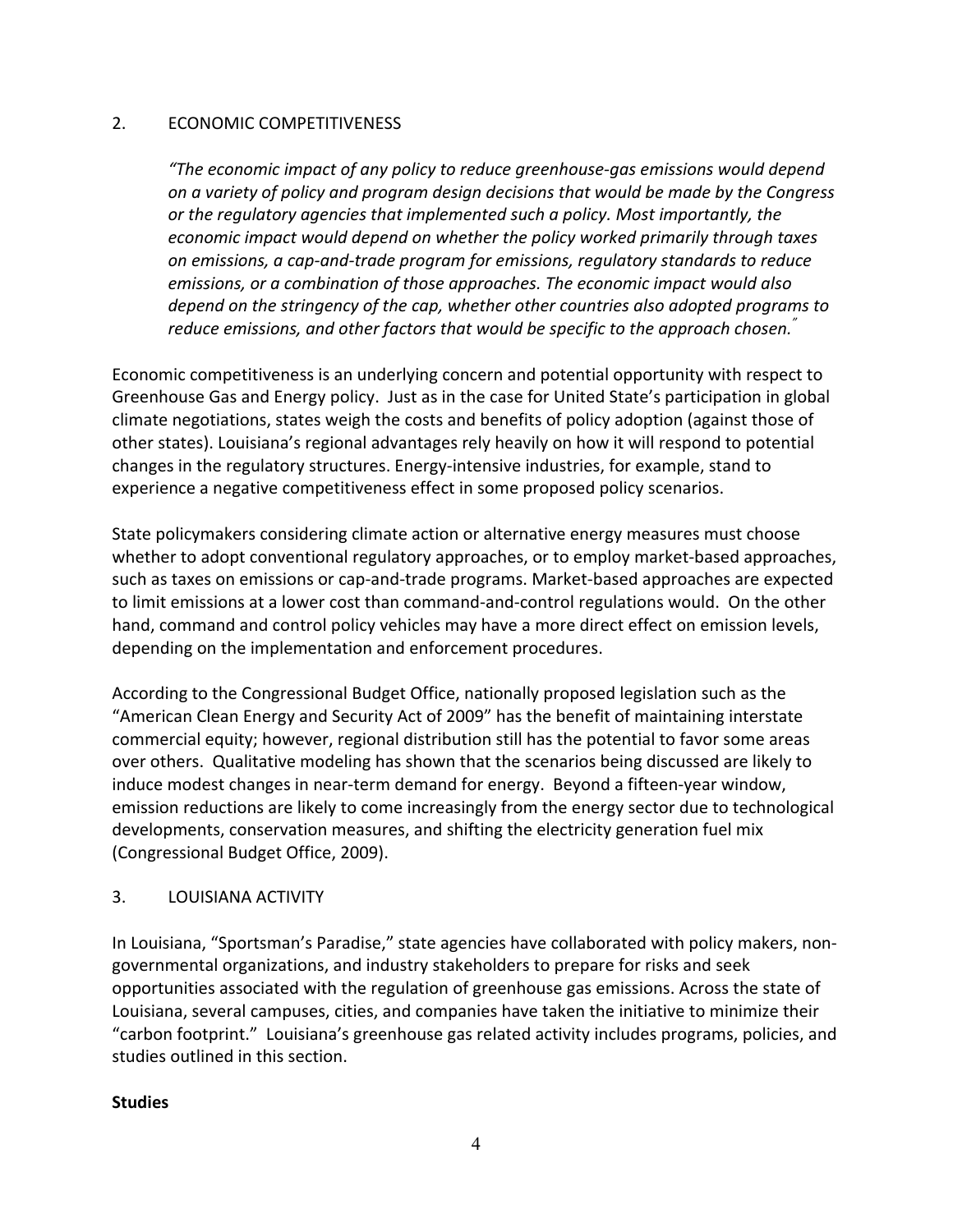In 1999, the Center for Energy Studies at Louisiana State University prepared an "Inventory of Greenhouse Gases in Louisiana" for the Louisiana Department of Natural Resources. The report can be found in the DNR online archives.

http://dnr.louisiana.gov/SEC/EXECDIV/TECHASMT/reports/LA\_GHG\_inventory\_report.pdf

An important part of the inventory is the estimation of carbon sinks (natural carbon sequestration) which contribute positively to baseline  $CO<sub>2</sub>$  equivalents. The state has had federal involvement in carbon sequestration, particularly through the U.S. Fish and Wildlife Service, focusing on reforestation activities in the Mississippi Delta.

The 2010 project, "Preparing Louisiana for the Possible Federal Regulation of Greenhouse Gases" includes an update to the state's first greenhouse gas inventory, supported by Louisiana Economic Development to be published by the Center for Energy Studies. The report is available online:

http://www.enrg.lsu.edu/files/images/publications/online/2000/Inventory\_Report.pdf

#### **Policy**

In recent years, prospects for diversifying Louisiana's revenue sources through alternative energy have led to the implementation of several pieces of legislation. Fiscal policy including bio-fuel gas tax exemptions and subsidies for residential electricity production have been implemented, and mandates for alternative fuels and orders to retrofit government buildings for energy efficiency have been passed in legislature.

Louisiana enacted legislation in June 2003 establishing net metering. Modeled on Arkansas's law, Louisiana's law requires investor‐owned utilities, municipal utilities, and electric cooperatives to offer net metering to customers that generate electricity using solar, wind, hydropower, geothermal, or biomass resources. Fuel cells and micro-turbines that generate electricity entirely derived from renewable resources are also eligible. Net metering is available for residential systems up to 25 kilowatts (kW) in capacity, and commercial and agricultural systems up to 300 kW (Louisiana Public Service Commission, 2005).

On June 12, 2006, Louisiana Governor Kathleen Blanco signed into law a mandate that ethanol‐ blended fuels be sold in Louisiana. This legislation was passed in order to foster bio‐fuel production in the state, provide an alternative market for farmers, and improve the environment. The new law requires that ethanol produced from domestically grown feedstock or other biomass material account for two percent of the total gasoline sold in the state and that two percent of the total diesel sold in the state be biodiesel. The mandate will go into effect six months after there are 50 million gallons of ethanol in annual production or 10 million gallons of biodiesel in the state, unless the Louisiana Commission on Weights and Measures determines there is a not sufficient supply or distribution capability in the state.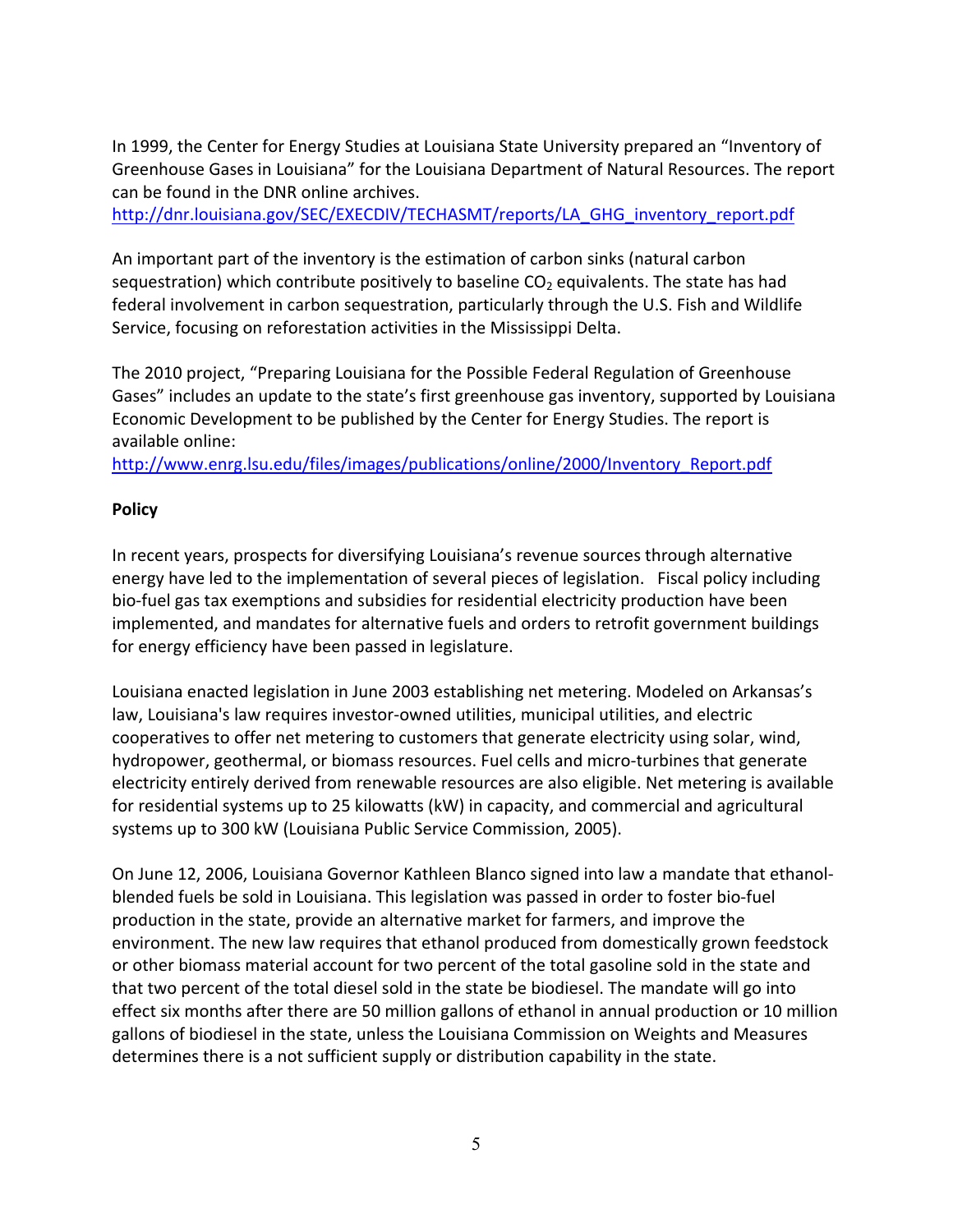In 2007, the Louisiana legislature passed Act 371, which gives a tax credit for solar and wind energy systems. This legislatively directed residential photovoltaic credit offers a rebate to homeowners. Up to 30 percent of the expense for a standard‐sized system can be covered by the state. This payment is made in addition to a 50 percent consumer credit offered by the federal government. The 80 percent cost coverage is often attributed to the rapid expansion of the solar installation industry. More firms are hiring workers with technical skills, and community colleges are developing training programs to foster the labor market. (http://www.legis.state.la.us/)

The solar tax incentive has benefits beyond greenhouse gas emission reductions, including job creation, educational opportunities, and money savings for utility customers. Especially with net metering in place, homeowners have benefited from lowered electricity expenses. However, to make a recognizable difference in aggregate energy consumption or overall emission levels, the scale of adoption must rise to at least the commercial building sector.

In 2008, Louisiana governor Bobby Jindal, issued an executive order to "Green Government" to reduce greenhouse gas emissions (State of Louisiana, 2008). This executive order did not articulate specific GHG reduction goals but can contribute to GHG reduction by efficiency gains and alternative energy use. The effectiveness and endurance of an executive order is generally reliant upon enforcement from the governor's office, by policy makers in the legislature, and/or through state agency responsiveness.

The 2008 Louisiana legislative session passed Act 382, the "Advanced Biofuel Industry Development Initiative," as a matter of greenhouse gas emission reduction and rural economic development. Among other recommendations for a comprehensive "field‐to‐pump" strategy, the bill requires the use of feedstock other than corn and specifies that the biofuel be derived solely from Louisiana harvested crops. (http://www.legis.state.la.us/)

In 2009, a legislative resolution was passed to establish the State Climate Change Commission to be directed by the office of the governor, ranking members of the legislature, secretaries of state agencies, and academic faculty. Board details can be found online at http://www.legis.state.la.us/boards/board\_members.asp?board=903

#### **Programs**

Especially after 2005's Hurricanes Katrina and Rita, federal funding and private donations have been invested in coastal protection and restoration. In recent years, alliances such as the America's WETLAND Foundation and its "America's Energy Coast" have campaigned for national recognition and support to preserve the endangered coastal zones of the entire Gulf region. Partners for the foundation can be found online at http://www.americaswetland.com/

Also after the 2005 hurricanes, the Louisiana Recovery Authority worked with metropolitan and municipal planning commissions as well as non‐profits such as the Center for Planning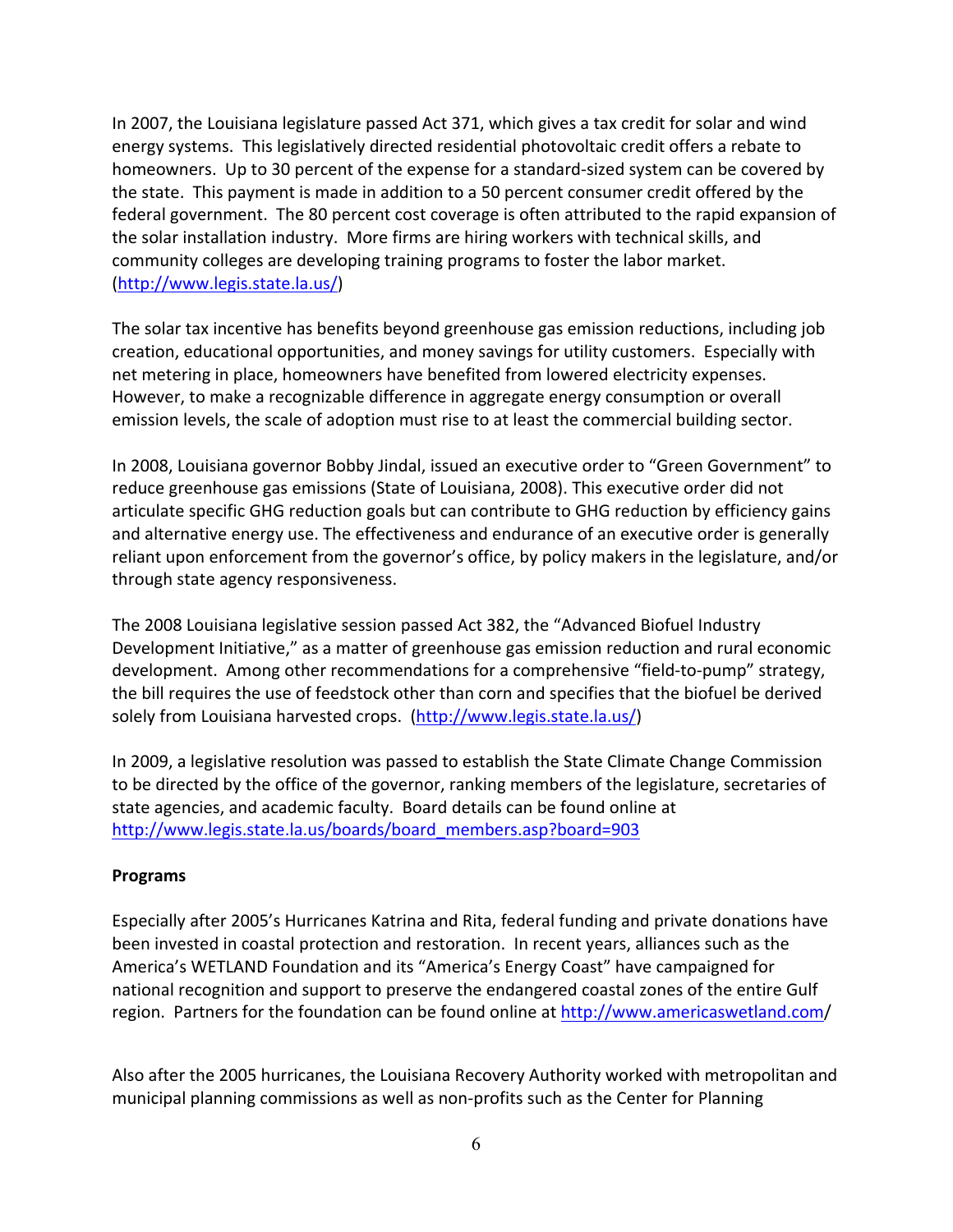Excellence to develop the "Louisiana Speaks" guidebook for sustainable building and design in our subtropical, hurricane‐prone climate. The smart growth style of planning is promoted in this program's materials and encourages energy efficiency, walk‐able neighborhoods, parks, and recreational spaces. Engineering consultants are recommended for projects such as waste management, bio-remediation, micro-level emission inventories, and pollution mitigation strategies. Project information is available online at http://www.louisianaspeaksparishplans.org/

The Nature Conservancy creates economic value through renewable energy credits with projects that reconnect floodplains, conserve carbon sink forest, and/or preserve critical habitat. Projects in the Tensas River Basin and the Red River Valley are expected to absorb hundreds of thousands of metric tons of  $CO<sub>2</sub>$  over a 100-year period. An overview of acreage and estimated impacts is online:

http://www.nature.org/wherewework/northamerica/states/louisiana/files/lafo\_2009\_annual\_ report.pdf

The Department of Natural Resources (LDNR) runs multiple programs, including the Energy Fund program, available for any publicly funded institution implementing energy conservation measures under a performance‐based energy efficiency contract. Funding must be used exclusively to provide interest rate reduction on third‐party energy conservation loans to publicly funded institutions domiciled in Louisiana.

Another LDNR program for utility customers is the Louisiana Home Energy Rebate Option (HERO), which offers an actual cash rebate payment to Louisiana residents who make an energy efficiency improvement of 30 percent or more to existing homes. HERO is a component of the Home Energy Loan Program of the Louisiana Department of Natural Resources (DNR) overseen by the Technology Assessment Division. Since its creation in 1999, the program has been attributed to 13.3 billion BTU of energy savings. Information is available online at http://dnr.louisiana.gov/sec/execdiv/techasmt/programs/residential/hero/

The Louisiana State Energy Program, run by the Louisiana Department of Natural Resources, submitted a proposal to the United States' Department of Energy on May 8, 2009, for funding from the American Recovery and Reinvestment Act. Energy efficiency and renewable energy programs have been developed to distribute the funding across sectors. Numerous stakeholders provided input for plans, which are being implemented by a general contractor. Grants will be competitively awarded to eligible projects, to be completed by 2011. (Louisiana Department of Natural Resources, 2010)

The Louisiana Public Service Commission has assessed the feasibility of a renewable portfolio standard for the state of Louisiana in a report completed on December 18, 2009. This analysis provides a technical resource overview including biomass, hydrokinetic, solar, offshore wind, combined heat and power, and waste heat recovery, as well as energy efficiency. Staff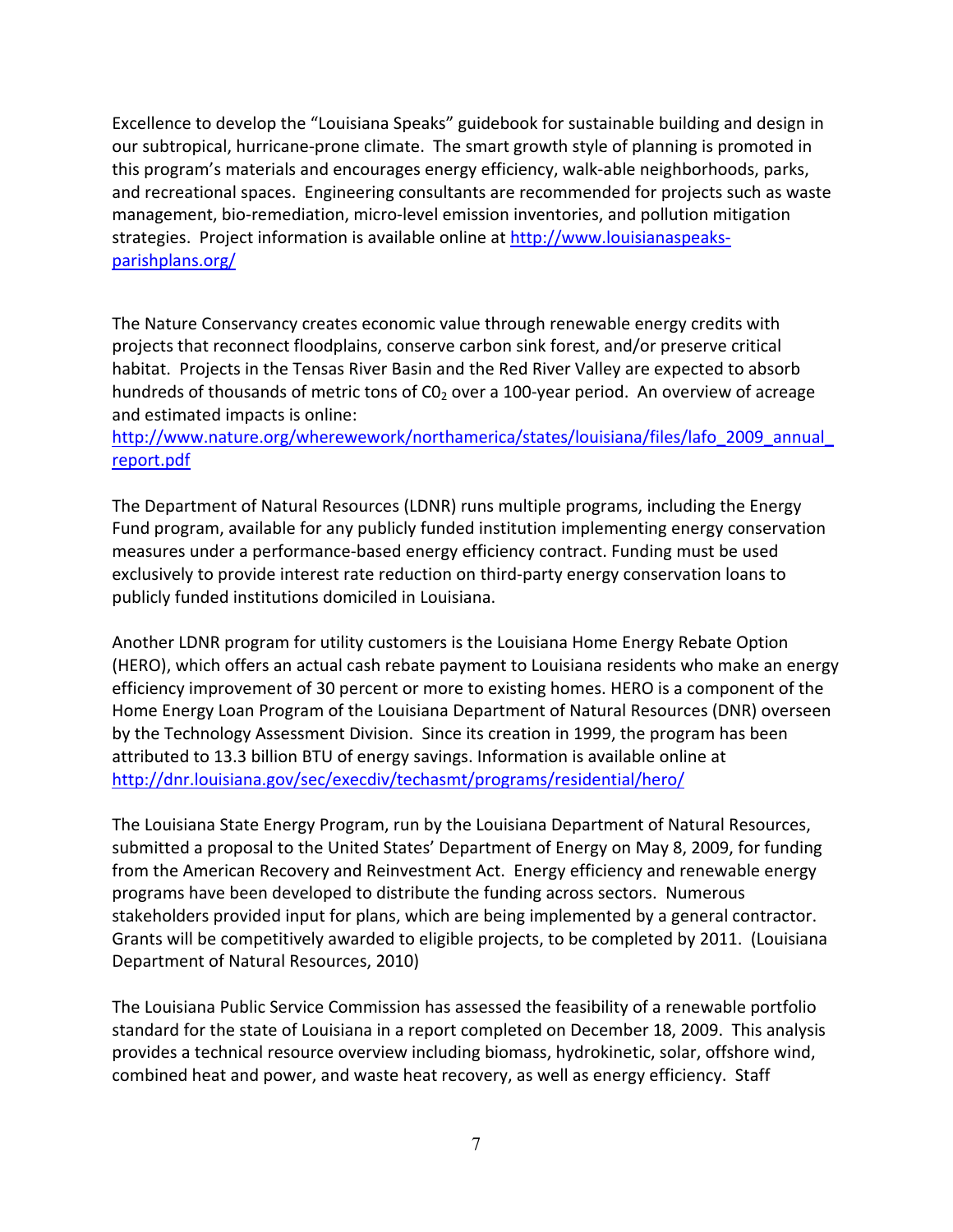representing the consulting firm, J. Kennedy and Associates, conclude "it is likely that over 25 percent of the RPS requirement may be satisfied by existing resources."

Some uncertainty regarding cost effectiveness is attributed to the potential volatility in both natural gas and carbon dioxide costs. An increase in the consumption of natural gas (as an alternative to coal for utility generation) would put upward pressure on gas prices contributing to a more attractive renewable portfolio. Under the assumption of 20 percent increase in natural gas and  $CO<sub>2</sub> \text{costs}$ , the RPS case proves to be less costly than the status quo case. (Louisiana Public Service Commission, 2009)

Environmental benefits will only be achieved when electricity generation is produced by a low carbon fuel mix, transported efficiently, conserved at the consumer end, and supplemented with renewable sources.

## 4. CLIMATE POLICY VEHICLES

The following policy measures are implemented with the specific goal of reducing atmospheric greenhouse gas emissions. Action plans, executive orders, mandates, and taxes are the most common mechanisms used on the state level. This section defines policy vehicles, provides regional examples, and includes tables to illustrate the range of components that states implement. The glossary format is intended to serve as an easy reference for readers.

**Climate Action Plans**—vary from state to state, yet all follow prescribed steps toward the achievement of a given goal for greenhouse gas emission reductions. A climate action plan commonly includes: the development of a greenhouse gas inventory for the state; the projection of future emissions based on expected population, economic growth, and other factors; identification of areas where emissions could be reduced; and the development of a greenhouse gas emissions reduction goal.

**Executive Order**—non‐direct policy measure initiated with the stated purpose of reducing greenhouse gas emissions. Executive orders generally state a broad goal and charge agencies, commissions, or other regulatory entities to determine specific reduction targets or abatement measures.

*Exampl*e: Florida governor, Charlie Crist, set targets within the Executive Order 07‐127 which directs immediate action to reduce greenhouse gas emissions through specific state agencies to developing rules, codes and standards (State of Florida, 2007).

**Mandates**—set by the legislature, commission, or a regulatory entity, represent an authoritative command or authorization for the reduction of greenhouse gases, can be specified to technology-based and performance-based facilities, projects, and reporting. Types of state mandates include the Renewable Electricity Standard, the Renewable Fuel Standard, and a variety of efficiency standards (such as fuel economy).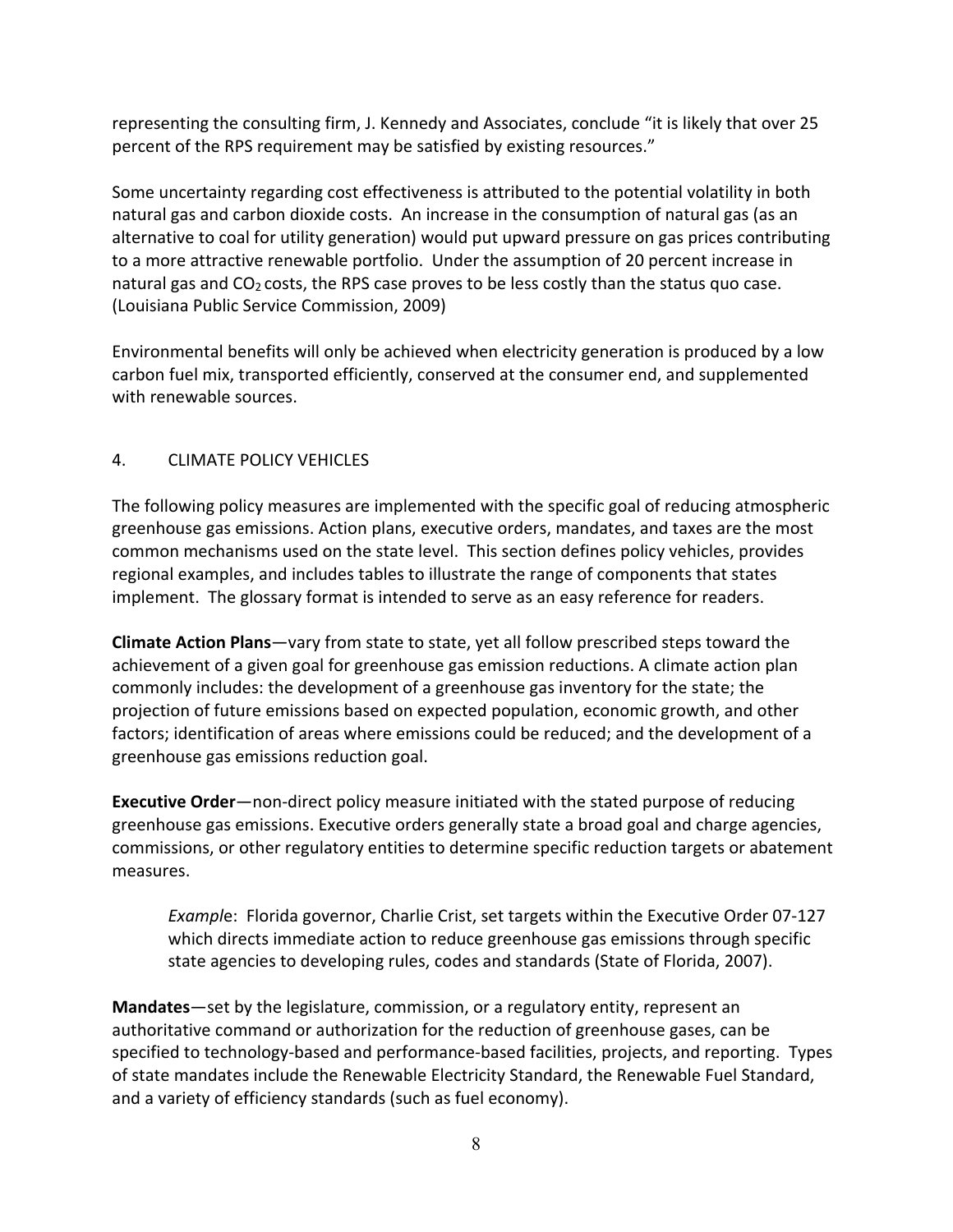*Example:* In 2008, the Florida state legislature passed the Florida Climate Protection Act (Florida Statute 403.44). The law requires Florida's electric utilities to report their emission to The Climate Registry and authorized the Florida Department of Environmental Protection to adopt rules for a cap‐and‐trade program to reduce GHG emissions from electric utilities. (U.S. Environmental Protection Agency, 2009).

**Cap and Trade**—sets a regional limit on greenhouse gas emissions. The carbon market would function in a similar manner as the sulfur dioxide allowance exchange established by the United States Environmental Protection Agency for its acid rain program. Many facilities (manufacturing, processing, refining, etc.) report emissions to comply with federal and state emissions reporting requirements. Both federal and state air quality regulations require major emitters to obtain permits to cover certain emissions.

Establishment of emission markets incorporates the price incentive into environmental decision making. Even without state mandate, some corporations choose to participate in voluntary registries. In this case, they either buy pollution permits or sell emission credits. Policy details vary, along with terminology for these "permits," which can also be called "allowances" or "credits". Each unit of pollutant emissions is assigned a monetary value to relate the abstract greenhouse gas market with tangible capital investments.

The total amounts of permits sold by the market administrators are limited by a policy‐driven goal. Aggregated reported emissions should remain below that total level. Companies that emit more than their specified allocation must buy credits from other firms who have made investments to reduce emissions. This transfer of allowances follows the "polluters pay" principle and encourages cost-effective emission mitigation.

Currently, there are no mandatory carbon caps in place at the state level. However, voluntary trading has emerged through the Chicago Climate Exchange. Regional agreements also encourage the exchange of pollution permits in units of Carbon Dioxide Equivalents (see Appendix 1. for RGGI Overview).

Studies of cap and trade assess national policy proposals. The Congressional Budget Office and the Pew Center on Global Climate Change have run economic modeling to forecast the economic impact of a mandated emission trading scheme. Some challenges, the research concluded, were the administrative undertaking involved in managing an economy‐wide program to monitor and report additional emissions. Even considering the bureaucracy involved in existing environmental reporting, monitoring carbon would be an even heavier burden.

**Carbon Tax**—A tax on carbon specifically, or greenhouse gas emissions broadly, is a set charge on energy consumption. Whereas an emission cap lets the market determine the price of allowances (or permits for pollution), a tax is a predetermined rate. This approach makes revenue budgeting more accurate, yet leaves emission reduction levels uncertain. To achieve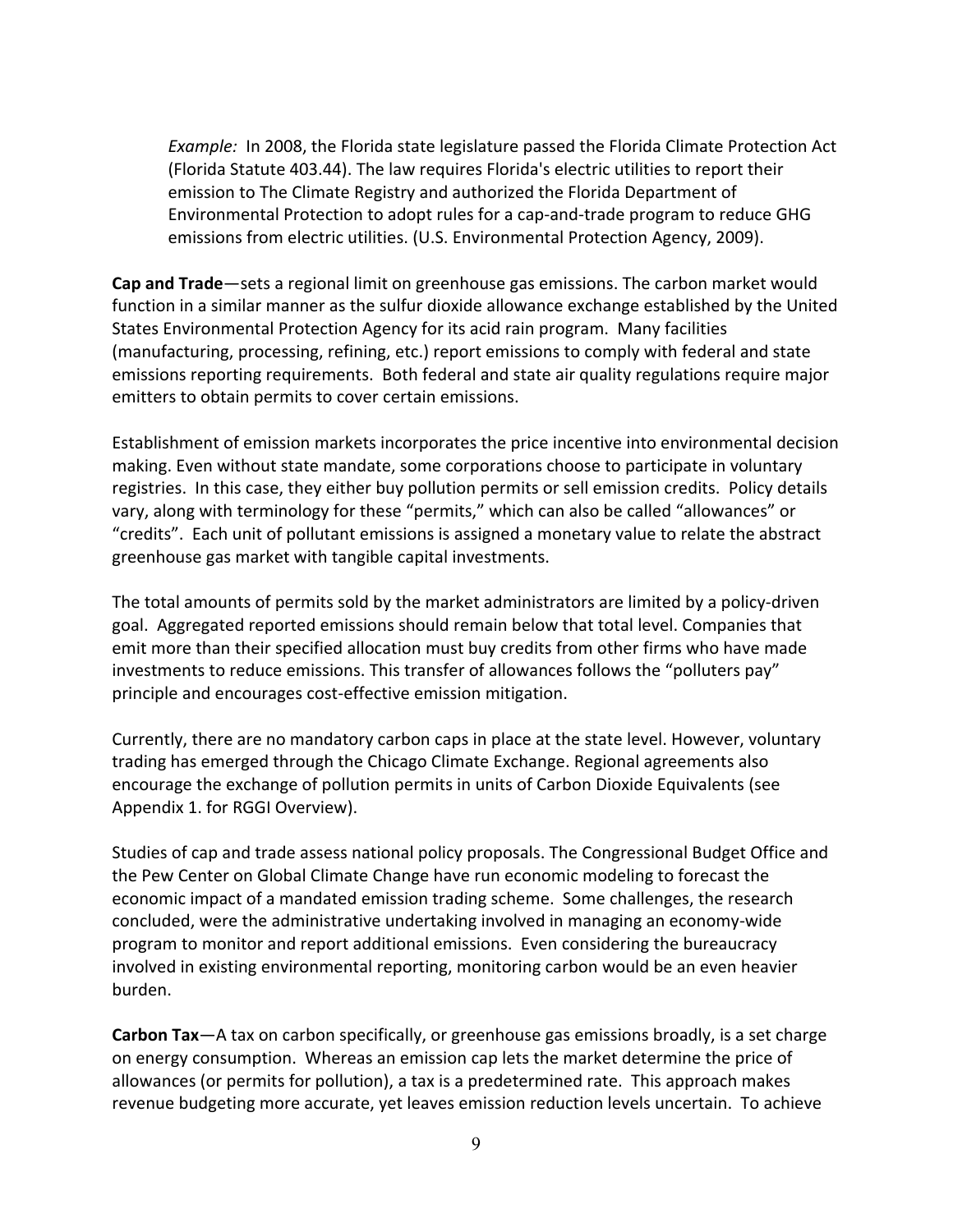pollution abatement, environmental economics and public finance theory suppose that optimum tax rate approximates the social cost or externality associated with per unit of pollution.

*Example*: In November of 2006, voters in Boulder, Colorado passed the Climate Action Plan (CAP) tax. The first U.S. municipal carbon tax on is levied on businesses and residents for electricity consumption per kilowatt hour. Revenue raised was to fund energy‐conservation programs with a goal of greenhouse gas emission reductions to the target set by the international Kyoto Protocol. The revenue generated is used to fund climate action strategies and programs (City of Boulder, 2009).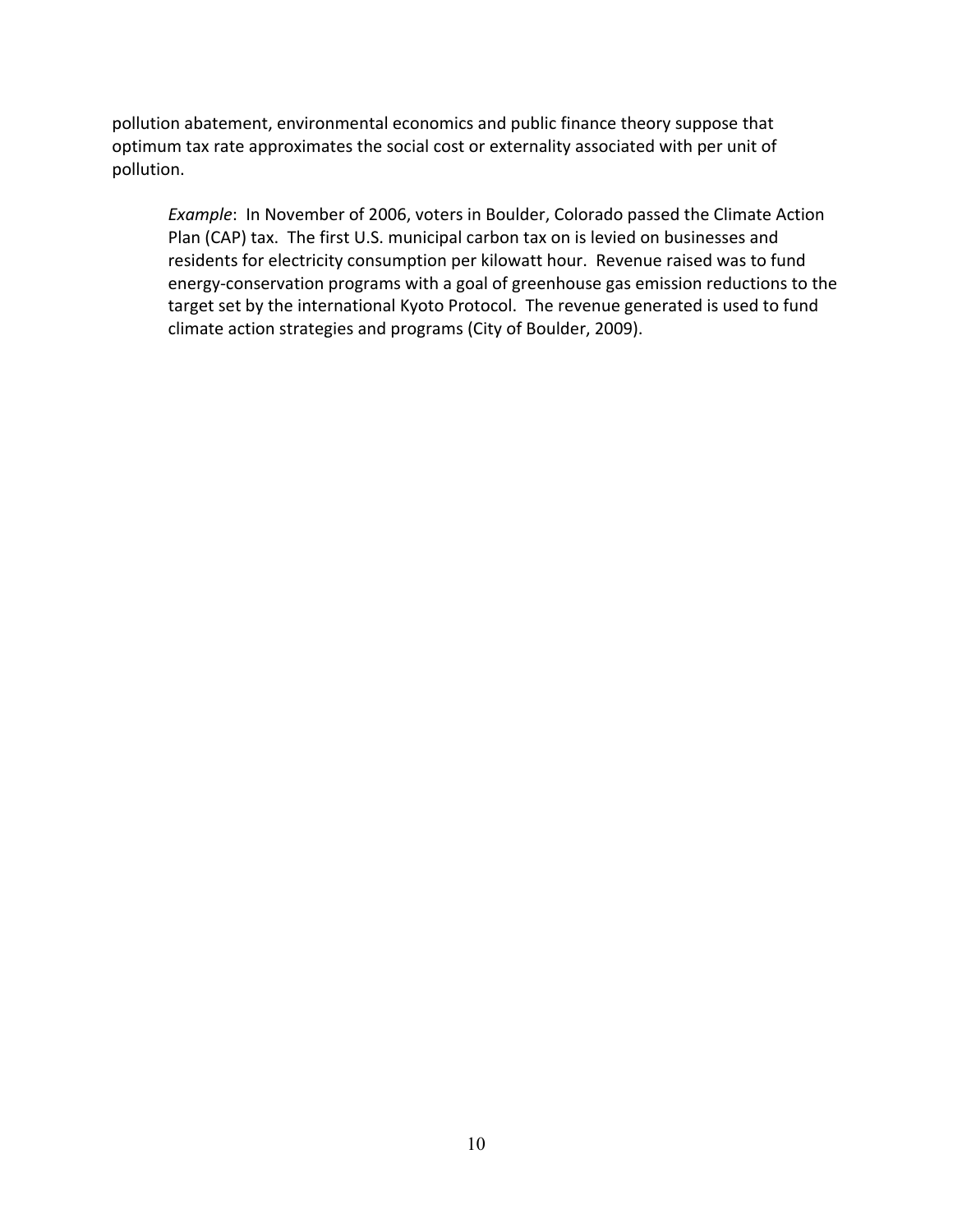#### 5. ENERGY POLICY VEHICLES

Goals related to developing non‐petroleum, or "alternative" energy sources can be part of legislative policy or mandates imposed by an energy regulatory entity. Energy efficiency measures complement this fuel‐mix transition with reductions in aggregate utility generation, which have a direct impact on levels of utility emissions. Often these two types of policy measures are used in combination by states. The chart below identifies states' rules, regulations, and other policies for alternative energy and energy efficiency.

#### *Table 5.1. Policy Vehicles for Alternative Energy & Energy Efficiency*

| <b>Alternative Energy Abbreviation Key</b>                                                                                                                                                                                                                                                                                                                                   | <b>Efficiency Abbreviation Key</b>                                                                                                    |
|------------------------------------------------------------------------------------------------------------------------------------------------------------------------------------------------------------------------------------------------------------------------------------------------------------------------------------------------------------------------------|---------------------------------------------------------------------------------------------------------------------------------------|
| <b>PBF</b> = Public Benefit Funds<br>RPS= Renewable Portfolio Standards<br>NM= Net Metering<br><b>IS= Interconnection Standards</b><br><b>EA= Extension Analysis</b><br><b>CL= Contractors License</b><br><b>EC= Equipment Certification</b><br>AL= Access Laws<br>CD= Construction & Design Energy Codes<br>GPP= Green Power Purchasing w/ RECs<br>MU= Required Green Power | <b>AES= Appliance/ Equipment Standards</b><br><b>BEC= Building Energy Codes</b><br><b>ESPB= Energy Standards for Public Buildings</b> |

| <b>State</b>       |           | <b>Alternative Energy Abbreviation</b> | <b>Efficiency</b>     |
|--------------------|-----------|----------------------------------------|-----------------------|
| <b>Alabama</b>     | <b>AL</b> | n/a                                    | <b>ESPB, BEC</b>      |
| <b>Alaska</b>      | AK        | <b>AL</b>                              | <b>BEC</b>            |
| Arizona            | AZ        | RPS, NM, IS, EA, CL, EC, AL, CD, GPP   | AES, ESPB, BEC        |
| <b>Arkansas</b>    | <b>AR</b> | NM, IS, CD                             | <b>ESPB, BEC</b>      |
| <b>California</b>  | <b>CA</b> | PBF, RPS, NM, IS, CL, AL, CD, GPP      | AES, ESPB, BEC, PBF   |
| Colorado           | <b>CO</b> | PBF, RPS, NM, EA, AL, CD, GPP, MU      | <b>ESPB, BEC, PBF</b> |
| <b>Connecticut</b> | <b>CT</b> | PBF, RPS, NM, IS, CL,CD, GPP           | AES, ESPB, BEC, PBF   |
| <b>Delaware</b>    | <b>DE</b> | PBF, RPS, NM, IS, AL, CD, MU           | <b>ESPB, BEC, PBF</b> |
| <b>Florida</b>     | <b>FL</b> | RPS, NM IS, CL, EC, AL, CD             | <b>ESPB, BEC</b>      |
| Georgia            | <b>GA</b> | NM, IS, AL                             | <b>BEC</b>            |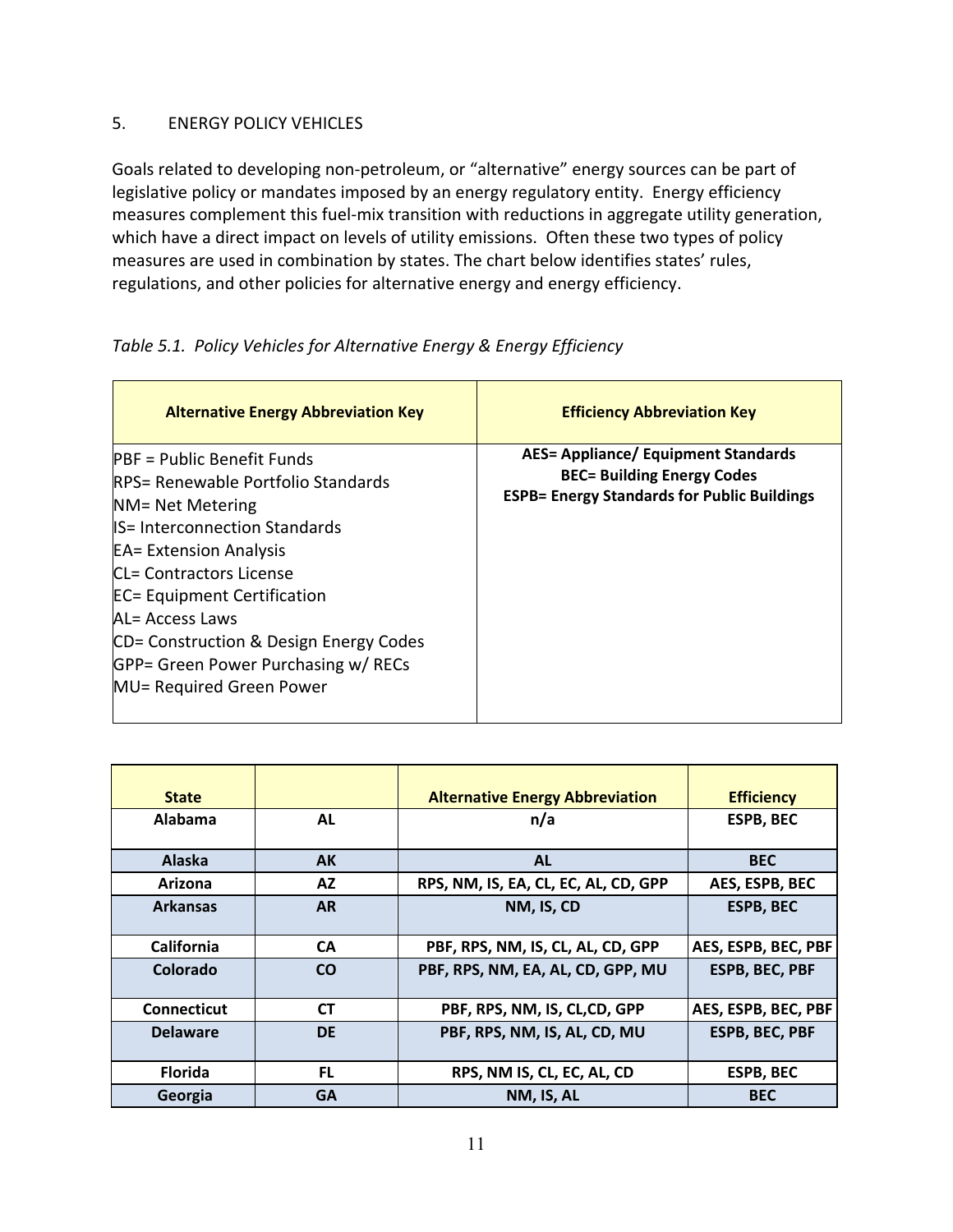| <b>Hawaii</b>         | HI        | RPS, NM, IS, CL, AL, CD                             | <b>ESPB, BEC</b>      |
|-----------------------|-----------|-----------------------------------------------------|-----------------------|
| Idaho                 | ID        | NM, AL                                              | <b>ESPB, BEC</b>      |
| <b>Illinois</b>       | IL        | PBF, RPS, NM, IS, CD, GPP                           | ESPB, BEC, PBF        |
| Indiana               | IN        | NM, IS, AL, CD, GPP                                 | <b>ESPB, BEC</b>      |
| lowa                  | IA        | RPS, NM, IS, AL, MU                                 | <b>ESPB, BEC</b>      |
| <b>Kansas</b>         | <b>KS</b> | RPS, NM, IS, AL, CD                                 | <b>ESPB, BEC</b>      |
| Kentucky              | KY        | NM, IS, AL                                          | <b>ESPB, BEC</b>      |
| Louisiana             | LA        | NM, IS                                              | <b>ESPB, BEC</b>      |
| <b>Maine</b>          | <b>ME</b> | PBF, RPS, NM, AL, CD, GPP                           | <b>ESPB, BEC, PBF</b> |
| <b>Maryland</b>       | <b>MD</b> | RPS, NM, IS, AL, CD, GPP                            | AES, ESPB, BEC        |
| <b>Massachusetts</b>  | MA        | PBF, RPS, NM, IS, AL, CD, GPP                       | AES, ESPB, BEC, PBS   |
| <b>Michigan</b>       | MI        | PBF, RPS, NM, IS, CL, CD, GPP                       | <b>ESPB, BEC, PBF</b> |
| Minnesota             | <b>MN</b> | PBF, RPS, NM, IS, EC, AL, CD                        | <b>ESPB, BEC</b>      |
| <b>Mississippi</b>    | <b>MS</b> | n/a                                                 | <b>BEC</b>            |
| <b>Missouri</b>       | <b>MO</b> | RPS, NM, IS, AL, CD                                 | <b>ESPB, BEC</b>      |
| Montana               | <b>MT</b> | PBF, RPS, NM, IS, AL, MU                            | <b>ESPB, BEC, PBF</b> |
| Nebraska              | <b>NE</b> | NM, IS, AL                                          | <b>BEC</b>            |
| <b>Nevada</b>         | <b>NV</b> | RPS, NM, IS, CL, AL                                 | AES, ESPB, BEC        |
| <b>New Hampshire</b>  | NΗ        | RPS, NM, IS, AL, CD                                 | <b>ESPB, BEC, PBF</b> |
| <b>New Jersey</b>     | <b>NJ</b> | PBF. RPS, NM, IS, AL, CD                            | AES, ESPB, BEC, PBF   |
| <b>New Mexico</b>     | <b>NM</b> | RPS, NM, IS, AL, CD, MU                             | <b>ESPC, BEC, PBF</b> |
| <b>New York</b>       | <b>NY</b> | PBF, RPS, NM, IS, AL, CD, RPP                       | AES, ESPB, BEC, PBF   |
| <b>North Carolina</b> | <b>NC</b> | RPS, NM, IS, AL, CD                                 | <b>ESPB, BEC</b>      |
| <b>North Dakota</b>   | <b>ND</b> | RPS, NM, AL                                         | <b>BEC</b>            |
| Ohio                  | <b>OH</b> | PBF, RPS, NM, IS, AL, CD                            | ESPB, BEC, PBF        |
| <b>Oklahoma</b>       | OK        | NM, CD                                              | <b>ESPB, BEC</b>      |
| Oregon                | OR        | PBF, RPS, NM, IS, CL, EC, AL, CD, GPP,<br><b>MU</b> | AES, ESPB, BEC, PBF   |
| Pennsylvania          | <b>PA</b> | PBF, RPS, NM, IS, CD, GPP                           | <b>ESPB, BEC, PBF</b> |
| <b>Rhode Island</b>   | <b>RI</b> | PBF, RPS, NM, AL, CD                                | AES, ESPB, BEC, PBF   |
| <b>South Carolina</b> | <b>SC</b> | NM, IS, CD                                          | <b>ESPB, BEC</b>      |
| <b>South Dakota</b>   | <b>SD</b> | RPS, IS, CD                                         | <b>ESPB, BEC</b>      |
| <b>Tennessee</b>      | <b>TN</b> | <b>AL</b>                                           | <b>ESPB, BEC</b>      |
| <b>Texas</b>          | <b>TX</b> | RPS, NM, IS, EA, CD, GPP                            | <b>ESPB, BEC</b>      |
| Utah                  | <b>UT</b> | RPS, NM, IS, CL, AL, CD, GPP                        | <b>ESPB, BEC</b>      |
| Vermont               | VT        | PBF, RPS, NM, IS, AL                                | AES, BEC, PBF         |
| <b>Virginia</b>       | VA        | RPS, NM, IS, AL, CD, GPP                            | <b>ESPB, BEC</b>      |
| Washington            | <b>WA</b> | RPS, NM, IS, AL, CD, GPP, MU                        | AES, ESPB, BEC        |
| <b>West Virginia</b>  | <b>WV</b> | <b>NM</b>                                           | <b>BEC</b>            |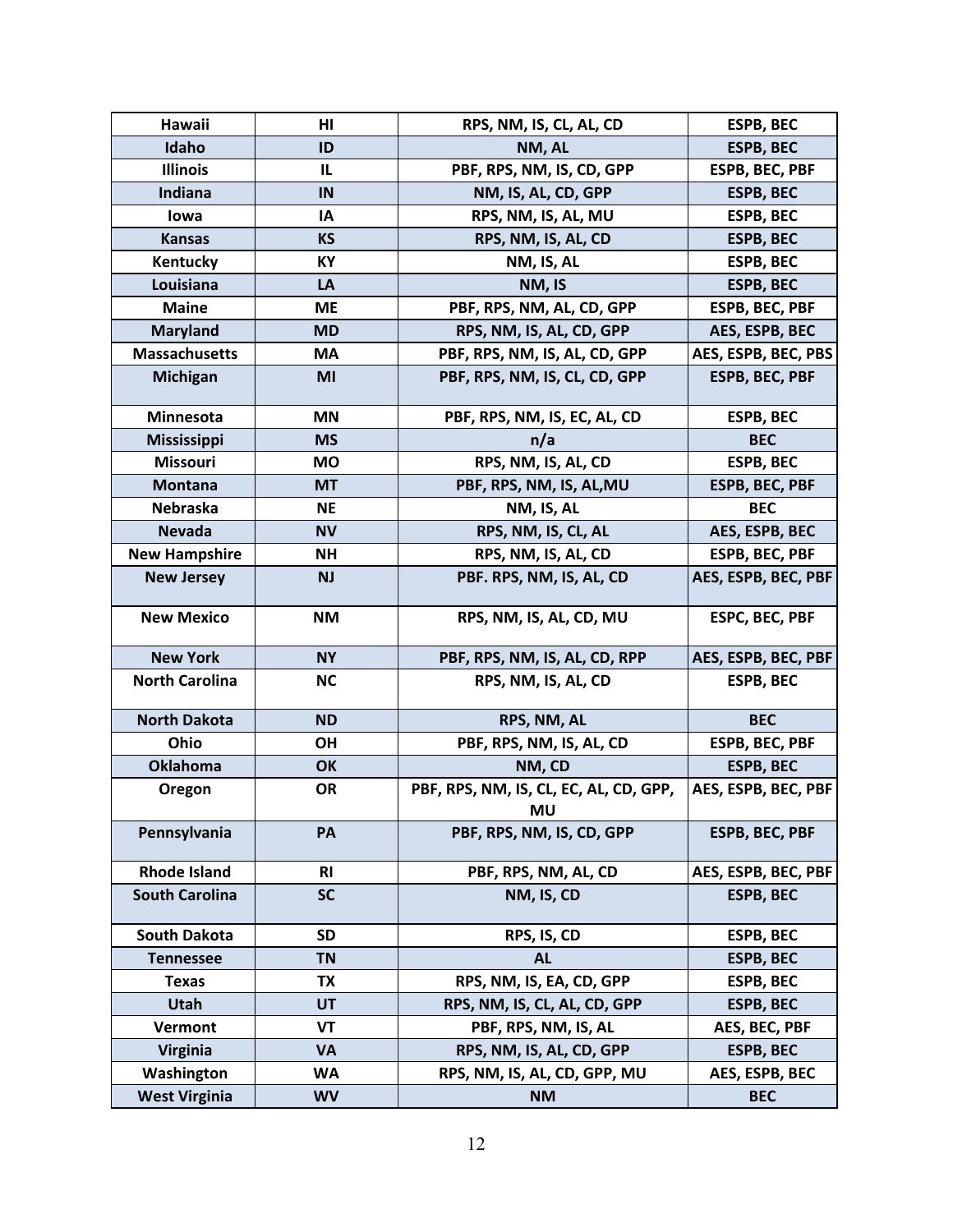| <b>Wisconsin</b>               | WI | PBF, RPS, NM, IS, CL, AL, CD, GPP | ESPB, BEC, PBF      |
|--------------------------------|----|-----------------------------------|---------------------|
| <b>Wyoming</b>                 | WY | NM. IS                            | <b>BEC</b>          |
| District of<br><b>Columbia</b> | DC | PBF, RPS, NM, IS, AL              | AES, ESPB, BEC, PBF |

Information Source: DSIREusa.org

Of the above policies, the ones most effective in the reduction of greenhouse gas emissions fall into three primary sectors: (1) Energy, (2) Transportation, and (3) Buildings and Construction. These three sectors are major contributors to emissions and are divided as such because they are regulated separately. Each sector will be discussed, and examples from existing policies in Louisiana, its neighbors, and others where necessary will be identified. The chart below presents programs by sectors for Louisiana and its neighbors.

*Table 5.2. Alternative Energy and Efficiency Vehicles*

|              |                               | <b>Energy Policy Vehicle</b>    |                     |                  |                                              |
|--------------|-------------------------------|---------------------------------|---------------------|------------------|----------------------------------------------|
| <b>State</b> | <b>Public Benefit</b><br>Fund | Renewable<br>Portfolio Standard | <b>Net Metering</b> | Green<br>Pricing | State<br>Governments'<br>Purchasing<br>Power |
| AL           |                               |                                 |                     |                  |                                              |
| AR           |                               |                                 |                     |                  |                                              |
| FL.          |                               | 2007                            |                     |                  |                                              |
| GA           |                               |                                 |                     |                  |                                              |
| LA           |                               |                                 | 2006                | 2008             |                                              |
| <b>MS</b>    |                               |                                 |                     |                  |                                              |
| TX           | 2007                          | 2005                            | 2007                | 2004             |                                              |

Information Source: Pew Center on Global Climate Change

**Public Benefits Fund** (PBF)—Many were initiated as part of electricity restructuring and can be allocated toward a variety of renewable and energy efficiency programs, including research and development in these programs. The funds are collected either through a small charge on the bill of every electricity customer or through specific contributions from utilities. California's 1996 electric industry restructuring legislation (*AB 1890*), for example, directed the state's three major investor‐owned utilities to collect a "public goods surcharge" on consumer electricity use to create public benefits funds for renewable energy (\$540 million), energy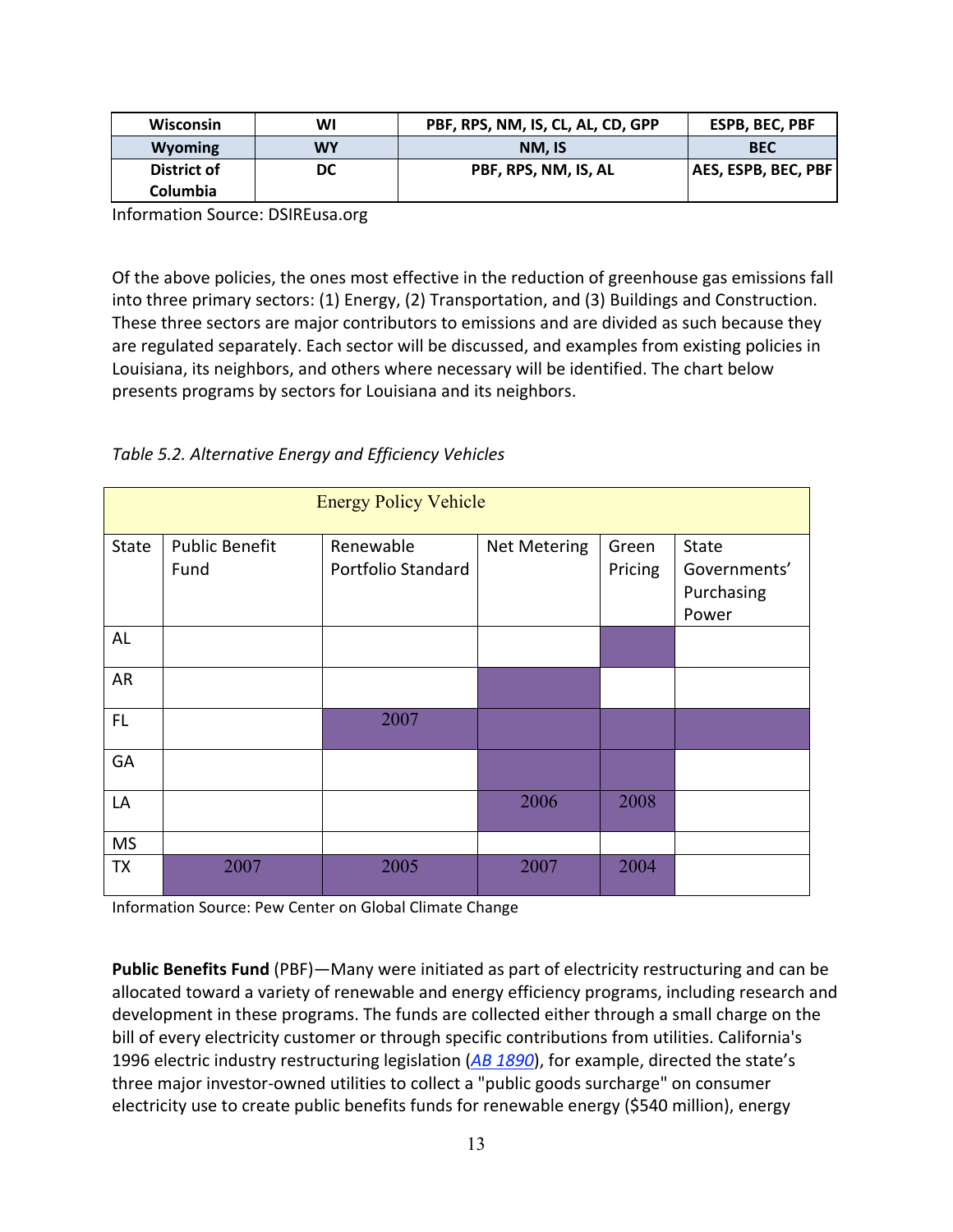efficiency (\$872 million), and research, development & demonstration (RD&D) (\$62.5 million). Subsequent legislation extended the program for 10 years in 2002, and in 2007 it reduced annual collections (North Carolina State University, 2009).

**Renewable portfolio standard (RPS)**—A requirement of utilities to use renewable energy or renewable energy credits (RECs) to account for a certain percentage of their retail electricity sales – or a certain amount of generating capacity – within a specified timeframe. More than half of all states have established an RPS. The goal in using this mechanism is to stimulate market and technology development so that renewable energy becomes economically competitive. In the Southeast, just one state has a voluntary version of an RPS in place. The largest community-owned utility in the State of Florida has made a commitment to generate at least 7.5 percent of its electric capacity from "clean and green energy sources" by 2015. (See Appendix 2 for technologies that fall under the RPS requirement).

**Utility Green Power Option**—is a regulatory requirement for electric utilities to generate electricity from cleaner burning sources. The program is funded by increases in customer utility rates with the options to pay a premium for the further development of non‐petroleum based resources. It is also commonly referred to as Green Pricing. The majority of these programs charge a higher price per kilowatt‐hour or offer the chance to buy discrete kilowatt‐hour blocks of renewable energy. Other programs have fixed monthly fees, round up customer bills, and charge for units of renewable capacity, or offer renewable energy systems for lease or purchase. By the end of 2007, more than 750 utilities across the nation, including investor‐ owned, municipal utilities, and cooperatives, offered a green pricing option.

*Example:* The State of Oregon enacted legislation (S.B. 838) in June 2007 that requires all electric utilities to offer customers an optional green‐power program. A "significant portion" of the electricity sold by a utility as green power must be generated using qualifying renewables, including wind energy, solar‐thermal energy, solar‐electric energy, ocean energy, geothermal energy, hydropower and/or certain forms of biomass energy. Each utility must inform customers of the sources of the electricity included in its green‐power program (Oregon State Legislature, 2007).

**Net Metering**—Utility customers who generate their own electricity use net metering provisions to send excess generation back to the grid. This contributes to electricity consumed by the customer at a different time. Net metering is required by law in most U.S. states, but some of these laws apply only to investor-owned utilities, not to municipal utilities or electric cooperatives.

**Green Power Purchases**‐‐Governments at all levels, businesses, residents, schools, nonprofit organizations and other entities can play a significant role in supporting renewable energy by buying electricity from renewable resources, or by buying renewable energy credits (RECs). Many state and local governments, as well as the federal government, have committed to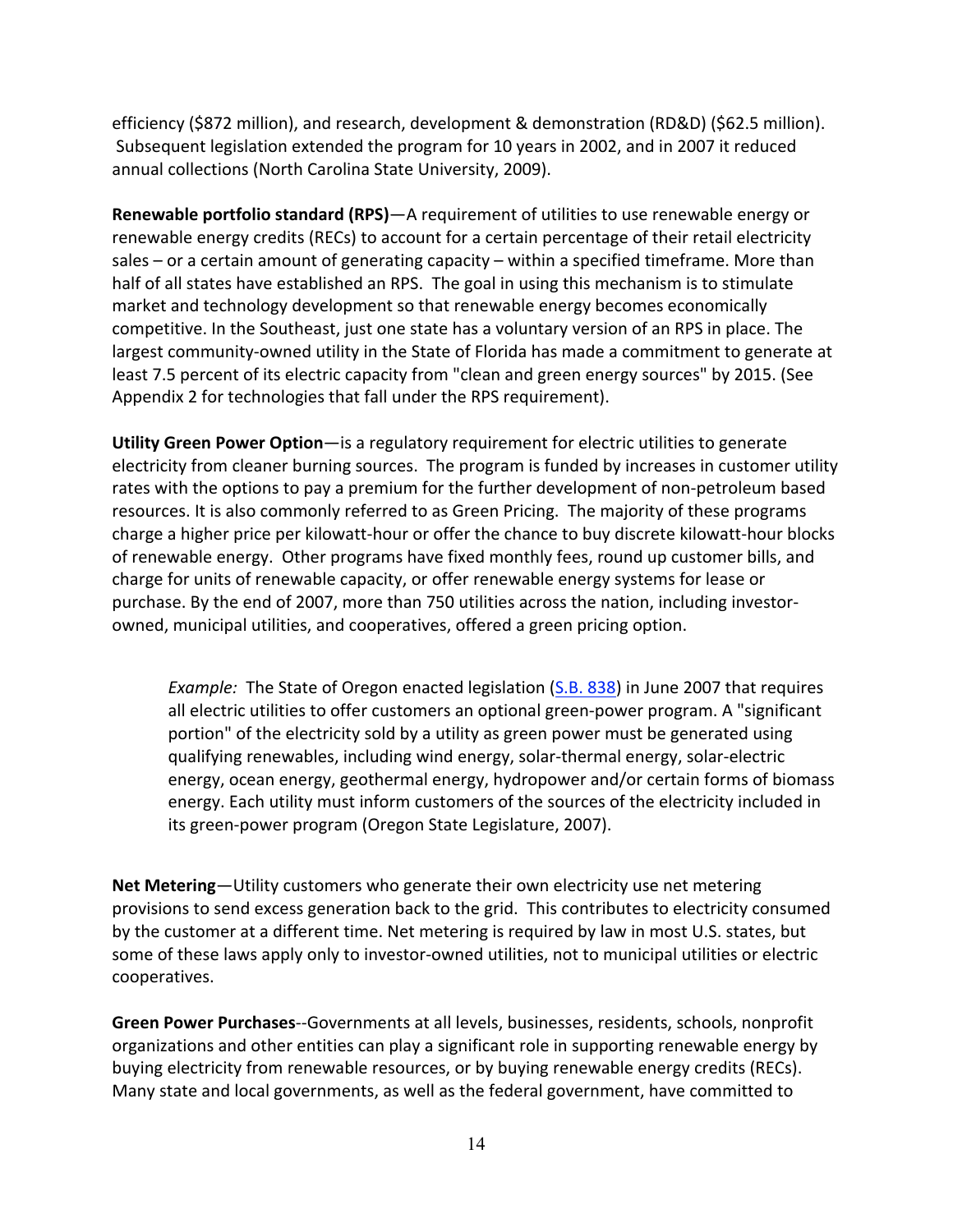buying green power to account for a certain percentage of their electricity consumption. A few states allow local governments to aggregate the electricity loads of an entire community to purchase green power and, potentially, to join with other communities to form an even larger purchaser of green power – a concept known as "community choice."

Green power purchases are typically executed by contracts with green power marketers or project developers, with utility green power programs, or through community aggregation. Of Louisiana and its neighbors, Texas is the only state with cities that participate in green power purchasing.

*Example:* Austin Climate Protection Plan, the City Council has set numerous goals for renewable energy, energy efficiency, and carbon emission reductions with the overall goal of making Austin a national leader in local climate change mitigation policy. Included in this larger goal is a goal of powering all city facilities with renewable energy by 2012. According to the *April 2009 Austin Climate Protection Plan Annual Report*, the city of Austin now procures roughly 19 percent of the total annual electricity needs of city facilities from renewable energy (City of Austin, 2008).

**Access Laws / Easements**—are are commonly written with respect to solar and wind electricity generation and can be implemented at both the state and local levels. The programs are designed to protect a consumer's right to install and operate a renewable energy system at a home or business. In some states, access rights prohibit homeowners associations, neighborhood covenants or local ordinances from restricting a homeowner's right to use solar energy. Easements, the most common form of solar access law, allow for the rights to existing access to a renewable resource on the part of one property owner to be secured from an owner whose property could be developed in such a way as to restrict that resource. An easement is usually transferred with the property title. At the local level, communities use several policies to protect solar access, including solar access ordinances, development guidelines requiring proper street orientation, zoning ordinances that contain building height restrictions, and solar permits.

*Example:* Florida law forbids ordinances, deed restrictions, covenants, declarations, or similar binding agreements from prohibiting the use of solar collectors (including clotheslines) or "other energy devices based on renewable resources." Community associations are specifically prohibited from preventing the installation of solar collectors on residential rooftops (Florida Department of Environmental Protection, 2009)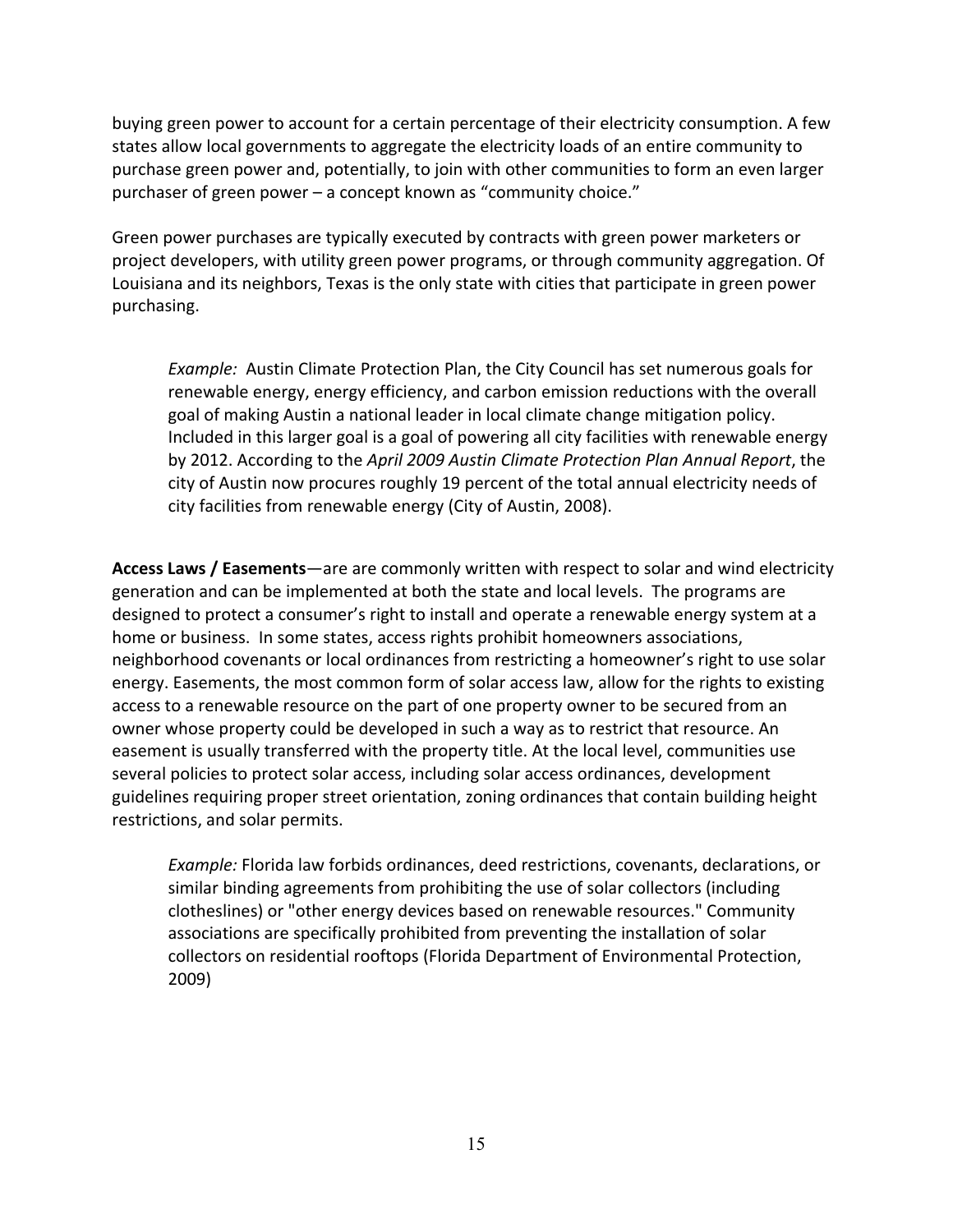**Transportation Fuel Standards**—regulations intended to improve the average fuel economy of cars and/or light trucks or reduce vehicle emissions by requiring the use of alternative fuels.

*Example:* California's Low Carbon Fuel Standard calls for a reduction of at least 10 percent in the carbon intensity of California's transportation fuels by 2020. The Low Carbon Fuel Standard Program instructed the California Environmental Protection Agency to coordinate activities between the University of California, the California Energy Commission and other state agencies to develop and propose a draft compliance schedule to meet the 2020 target (The California Energy Commission, 2009).

*Example:* The Florida Clean Car Emission Rule (Adoption of California Motor Vehicle Emission Standards), effective on February 15, 2009, will apply to future makes and models of passenger cars, light‐duty trucks, and sport utility vehicles. The first motor vehicles that will be subject to this rule are those from two model years after both of the following conditions have been met: (1) the U.S. EPA has granted the state of California a waiver for their automotive greenhouse gas standards, and (2) the Florida Legislature has ratified this rule. On June 30, 2009, the U.S. EPA granted the California waiver, but the Florida Legislature has not yet ratified this rule. Therefore, the Florida Clean Car Emission Rule does not currently apply to any motor vehicle delivered to Florida for sale, lease, or rent (Florida Department of Environmental Protection, 2009).

**Green Building Standards**—energy codes adopted by states (and some local governments) require commercial and/or residential construction to adhere to certain energy standards. While some governmental bodies have developed their own building energy codes, many use existing codes, such as the International Energy Conservation Code (IECC), developed and published by the International Code Council (ICC); or ASHRAE 90.1, developed by the American Society of Heating, Refrigerating and Air‐Conditioning Engineers (U.S. Department of Energy, 2010).

The U.S. Green Building Council's Leadership in Energy and Environmental Design (LEED) is a popular point‐based certification program for green buildings. The LEED system awards points for site selection and development; material, energy and water efficiency; indoor air quality; innovation; and the application of renewable technologies.

Some states have adopted a licensing process for renewable energy contractors and set certification requirements for trades involving solar water heating, active and passive solar space heating, solar industrial process heat, solar-thermal electricity, and photovoltaics (PV). These requirements are designed to ensure that contractors have the necessary experience and knowledge to install systems properly in compliance with energy standards.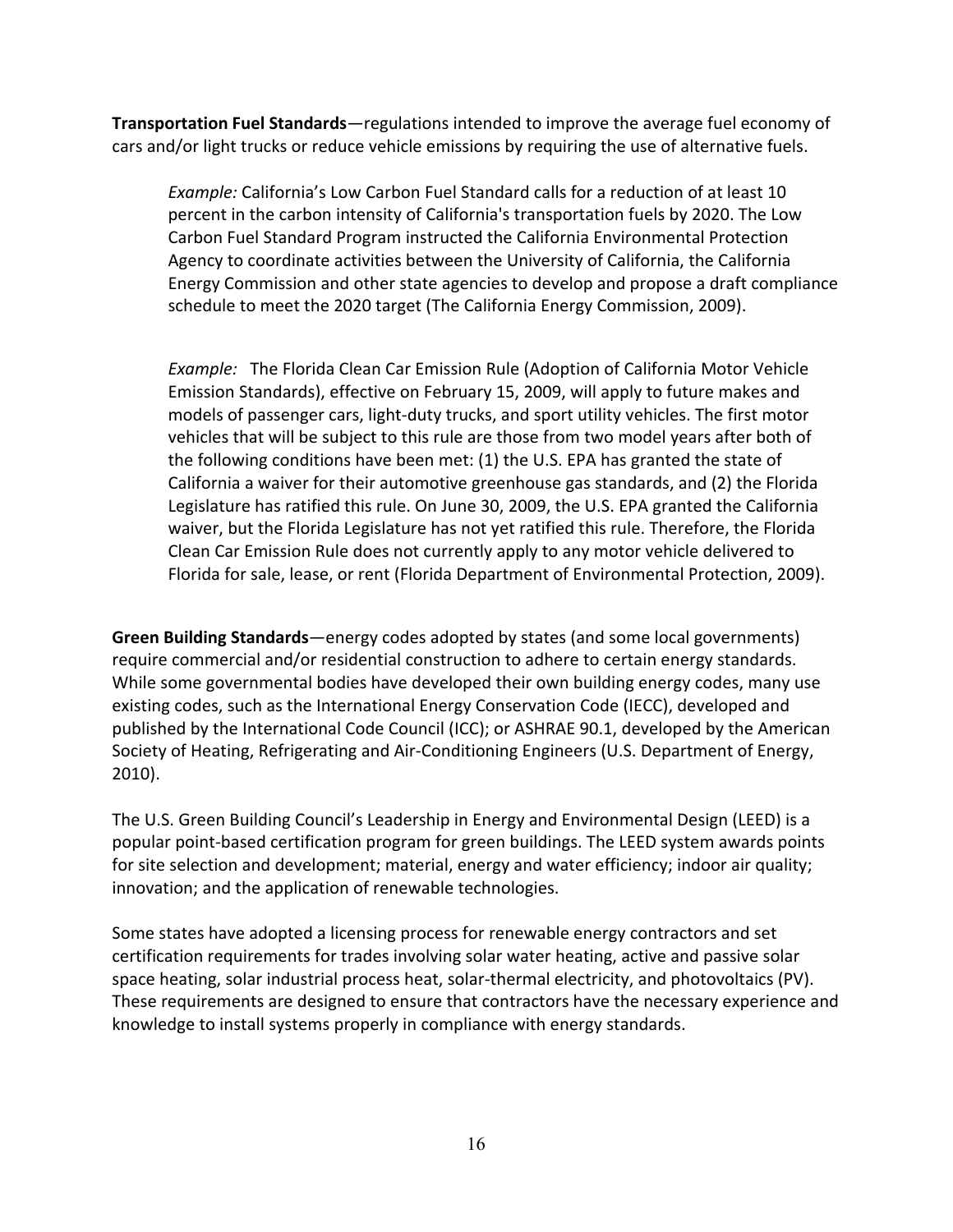Many states and local governments, as well as the federal government, have chosen to lead by example by requiring new government buildings to meet strict energy standards through voluntary programs. The United States Green Building Council developed a popular certification program called "Leadership in Energy & Environmental Design." Some regional energy codes require certain buildings to meet efficiency standards, others only encourage applying construction methods beyond average. Although there are still hurdles to complete implementations, building code policies have been implemented by Texas through the Health & Safety Code and in Louisiana, as a mandated EPAct Conservation Code.

*Example:* The 2007 Texas Health & Safety Code Section 388.001 finds that an effective building energy code is essential to: (1) reducing the air pollutant emissions that are affecting the health of residents of this state;(2) moderating future peak electric power demand;(3) assuring the reliability of the electrical grid; and (4) controlling energy costs for residents and businesses in this state (Texas Health and Safety Code, 2007).

**Appliance Efficiency Standards**—Many states have established minimum efficiency standards for certain appliances and equipment. In these states, the retail sale of appliances and equipment that do not meet the established standards is prohibited.

The federal government has also established efficiency standards for certain appliances and equipment. When both the federal government and a state have adopted efficiency standards for the same type of appliance or equipment, the federal standard overrides the state standard even if the state standard is stricter. The federal government has imposed and updated appliance efficiency standards through several legislative acts, and now has standards in place or under development for 30 classes of products. In general, states which had set standards prior to federal action may enforce their own standards until the federal standards take effect. States that had not set standards prior to federal action must use the federal standards.

*Example:* In California, this regulation creates standards for 23 categories of appliances, including standards for both federally‐regulated and non‐federally‐regulated appliances. Standards now apply to new products offered for sale in California, such as commercial refrigerators and freezers, commercial ice makers, consumer audio and video products, commercial hot food holding cabinets, hot tubs, and vending machines (California Energy Commission, 1994‐2009).

**Incentives**—An incentive program is a formal blueprint used to promote or encourage specific actions or behavior by a specific group of people during a defined period of time. Incentive programs are particularly used to stimulate the productivity of a specific sector, often by the use of rewards and penalties to encourage good performance. Incentive programs may include many of the policy measures generally discussed in this report. Others not discussed in detail include: personal tax, corporate tax, sales tax, property tax, utility rate discounts, rebates,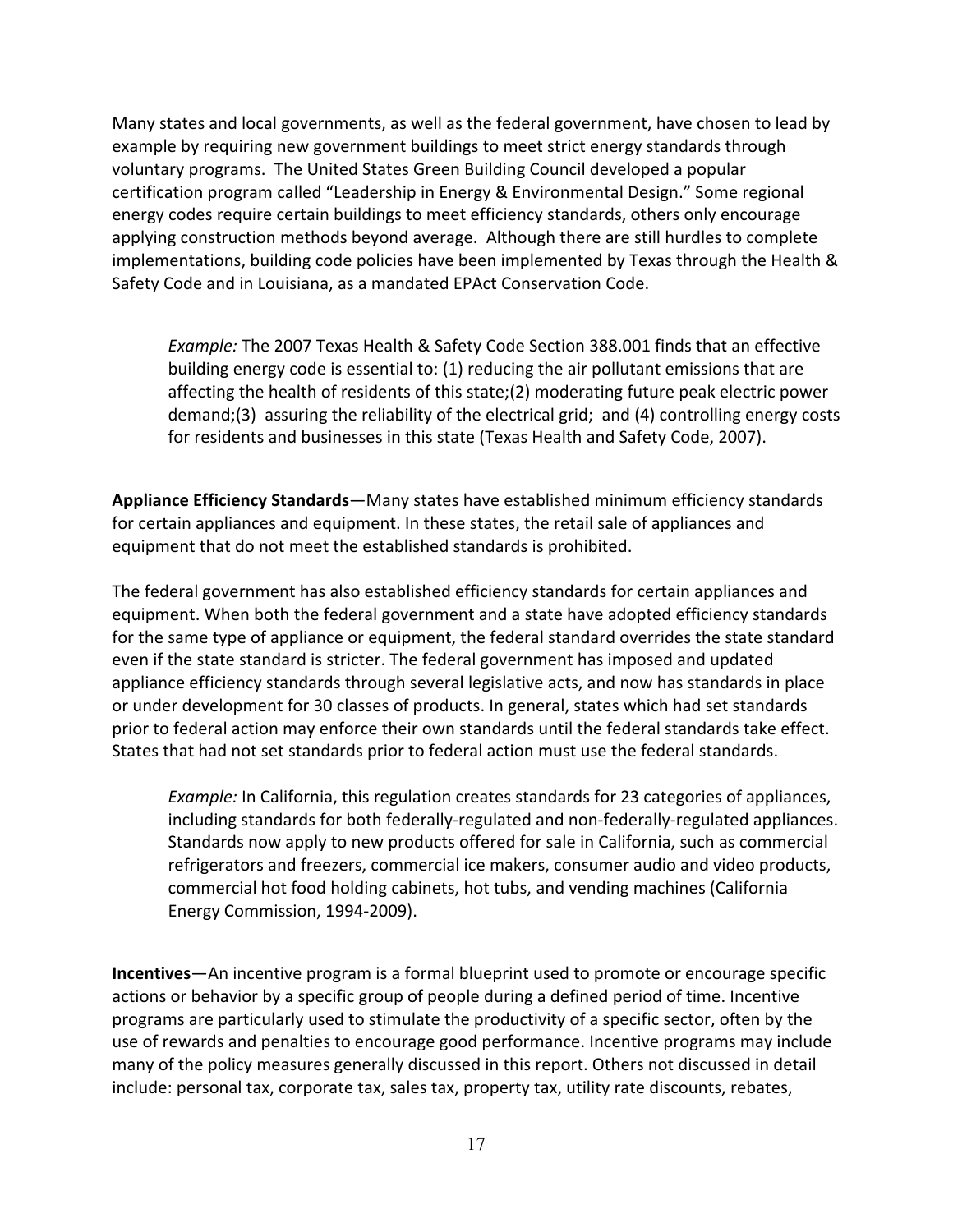grants, loans, industry support bonds, and production incentives. Popular incentives for the renewable energy sector are tax exemptions or rebates and loan programs.

*Example:* Companies in Texas, engaged solely in the business of manufacturing, selling, or installing solar energy devices are exempted from the franchise tax. The franchise tax is Texas's equivalent to a corporate tax; their primary elements are the same. There is no ceiling on this exemption, so it is a substantial incentive for solar manufacturers (Texas State Energy Office, *Solar*, 2009).

**Grants, Loans, and Targeted Project Funding**—States offer a variety of grant programs to encourage the use and development of renewable energy technologies and energy efficiency measures. Most programs offer support for a broad range of technologies, while a few programs focus on promoting one particular technology, such as photovoltaic (PV) systems. Grants are available primarily to the commercial, industrial, utility, education and government sectors. Most grant programs are designed to pay down the cost of eligible systems or equipment. Others focus on research and development, or support project commercialization. In recent years, the federal government has offered grants for renewables and energy efficiency projects for end‐users. Grants are typically available on a competitive basis.

Loan programs provide financing for the purchase of renewable energy or energy efficiency systems or equipment. Low-interest or zero-interest loans for energy efficiency projects are a common demand‐side management (DSM) strategy for electric utilities. State governments also offer low‐interest loans for a broad range of renewable energy and energy efficiency measures. These programs are commonly available to the residential, commercial, industrial, transportation, public and nonprofit sectors. Loan rates and terms vary by program; in some cases, they are determined on an individual project basis. Loan terms are generally 10 years or less. In recent years, the federal government has offered loans for renewables and energy efficiency projects. The loan program in Louisiana, called HERO, is operated by the State Energy Office within the Department of Natural Resources (Louisiana Department of Natural Resources, 2010). See Appendix 3 for an overview of State Energy Programs.

*Example*: The Texas Energy Efficiency Loan Program, administered by the Texas Energy Conservation Office, is a program that provides energy efficiency project financing for state agencies, institutions of higher education, school districts, and local governments. The revolving loan mechanism allows borrowers to repay loans through cost savings from retrofit projects. Retrofits financed through the program include energy‐efficient lighting systems; high‐efficiency heating, ventilation, and air‐conditioning systems; building shell improvements; and load management projects (Texas State Energy Office, 2009).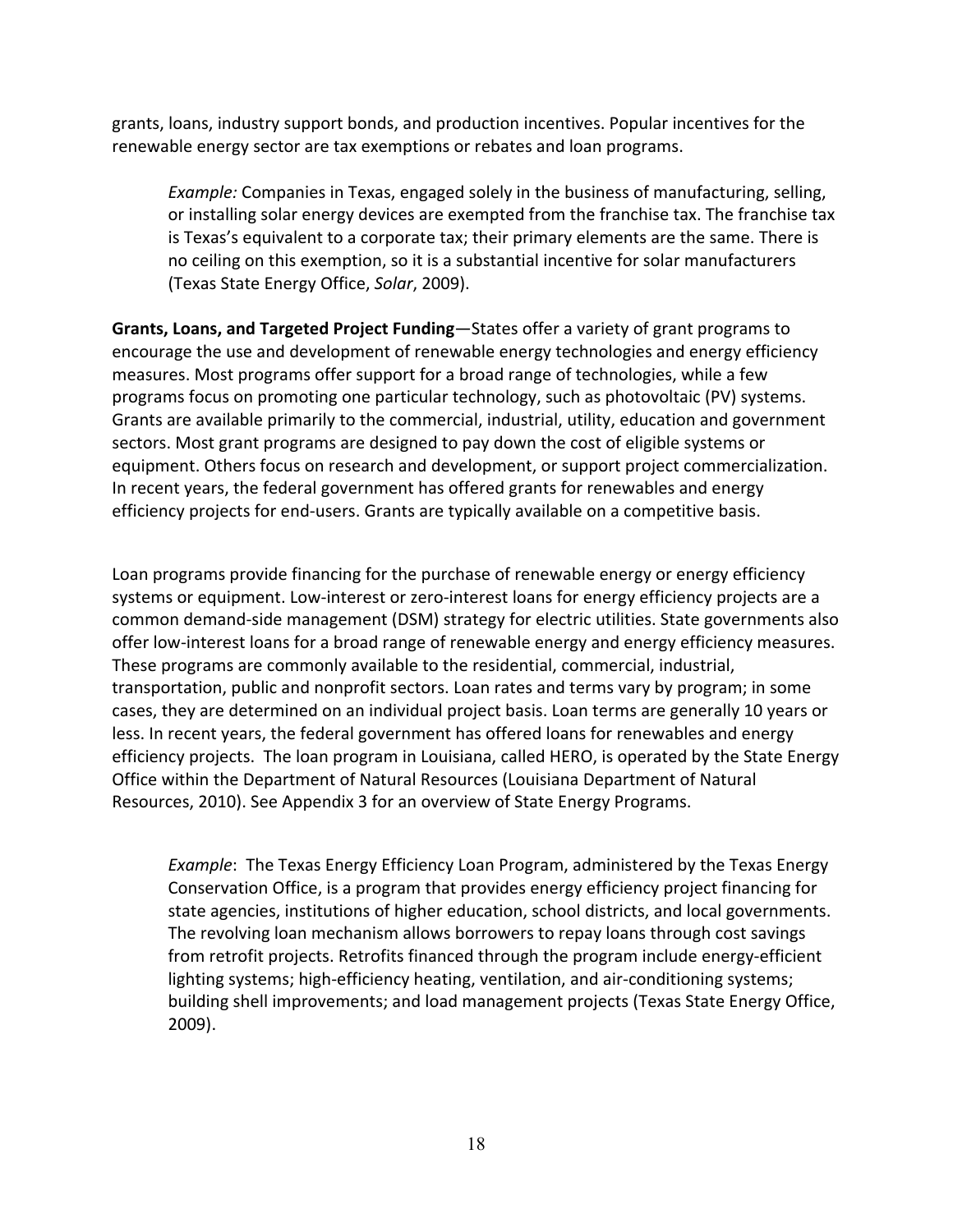#### **References**

City of Austin, Texas (2008). *Overview of the Austin Climate Protection Program*. Retrieved November, 2009, from Austin City Connection: http://www.ci.austin.tx.us/acpp/acpp.htm

City of Boulder, Colorado (2009). *Climate Action Plan Tax*. Retrieved November, 2009, from City of Boulder, Office of Environmental Affairs:

http://www.bouldercolorado.gov/index.php?option=com\_content&task=view&id=7698&Itemi d=2844

The California Energy Commission (1994‐2009). California's Appliance Efficiency Program. Retrieved October 30, 2009, from California Energy Commission, CA.gov: http://www.energy.ca.gov/appliances/

The California Energy Commission (2009). Low Carbon Fuel Standard. Retrieved October 30, 2009, from The California Energy Commission, CA.gov: http://www.energy.ca.gov/low carbon fuel standard/

Congressional Budget Office (2009). *The Economic Effects of Legislation to Reduce Greenhouse‐ Gas Emissions*. Retrieved September 2009, from CBO Publications: www.cbo.gov/ftpdocs/105xx/doc10573/09‐17‐Greenhouse‐Gas.pdf

Florida Department of Environmental Protection (2009). *Rulemaking Process for Greenhouse Gas Emissions Reductions*. Retrieved September 30, 2009, from Florida Climate Change Home: http://www.dep.state.fl.us/ClimateChange/rulemaking.htm

State of Florida (2007). Executive Order Number 07‐127 Office of the Governor. Retrieved November 29, 2009, from Office of the Governor, State of Florida: http://www.flgov.com/pdfs/orders/07‐127‐emissions.pdf

State of Florida (2007). Governor Crist Signs Executive Order to Reduce Greenhouse Gases. Retrieved November 29, 2009 , from Florida Governor Charlie Crist: http://www.flgov.com/release/9217

Herz, W. J., Griffin, R. A., & Gunther, W. D. (1997). Policy Planning to Reduce Greenhouse Gases in Alabama. Retrieved November 3, 2009, from EPA Climate Change ‐ State and Local Governments: http://epa.gov/climatechange/wycd/stateandlocalgov/downloads/Alabama\_action\_plan.pdf

Louisiana Department of Natural Resources (2009). Home Energy Rebate Option. Retrieved November 21, 2009, from Department of Natural Resources, Louisiana.gov: http://dnr.louisiana.gov/sec/execdiv/techasmt/programs/residential/hero/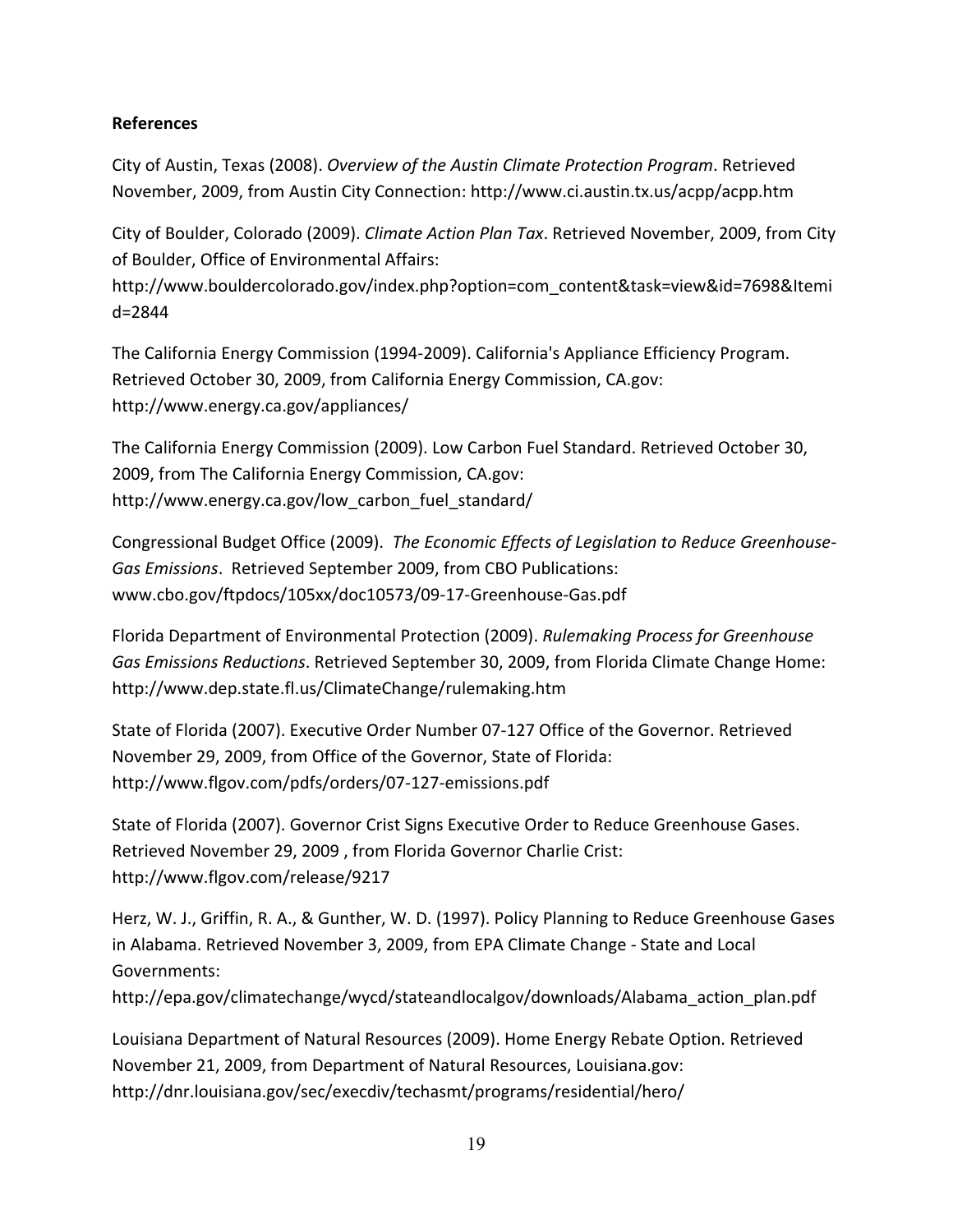Louisiana Public Service Commission (2005). Docket No. R‐27558, General Order. Retrieved November 23, 2009, from Louisiana Department of Natural Resources: http://dnr.louisiana.gov/sec/execdiv/techasmt/financial\_incentives/solar/Net%20Metering%20 Final%20Rules%2010‐18‐05.pdf

Louisiana Department of Natural Resources (2009) *Economic Stimulus Information*. Retrieved April, 2010, from the Louisiana State Energy Office: http://dnr.louisiana.gov/sec/execdiv/techasmt/programs/ARRA\_2009/

State of Louisiana (2008). Governor Bobby Jindal Announces Executive Order on Environmentally Friendly Government. Retrieved October 25, 2009, from Office of the Governor Bobby Jindal:

http://gov.louisiana.gov/index.cfm?articleID=49&md=newsroom&tmp=detail

State of Louisiana (2008). *Governor Bobby Jindal Announces Executive Order on Environmentally Friendly Government*. Retrieved 10 30, 2009, from Office of the Governor Bobby Jindal: http://gov.louisiana.gov/index.cfm?articleID=49&md=newsroom&tmp=detail

Louisiana Public Service Commission (2009). *Restudy of the Feasibility of a Renewable Portfolio Standard for the State of Louisiana.* Docket Number R‐28271, Subdocket B. Preliminary Taskforce Report by J. Kennedy & Associates; December 18, 2009

Louisiana State Legislature (2009). *Louisiana Laws.* Retrieved September, 2009 from the Web Portal to the Louisiana State Legislature: http://www.legis.state.la.us/

Mesyanzhinov, D. V., et al. (2000). *Inventory of greenhouse gases in Louisiana.* Prepared for the Louisiana Department of Natural Resources by Louisiana State University, Center for Energy Studies.

North Carolina State University (2009). *Summary Tables.* Retrieved November 13, 2009, from Database of State Incentives for Renewables and Efficiency: http://www.dsireusa.org/summarytables/index.cfm?ee=1&RE=1

Oregon State Legislature (2007). Renewable Portfolio Standards. Retrieved November 22, 2009, from Oregon State Legislature: http://www.leg.state.or.us/ors/469a.html

Pew Center on Global Climate Change (2010). *U.S. Climate Policy Maps.* Retrieved September, 2009, from U.S States and Regions:

http://www.pewclimate.org/what\_s\_being\_done/in\_the\_states/state\_action\_maps.cfm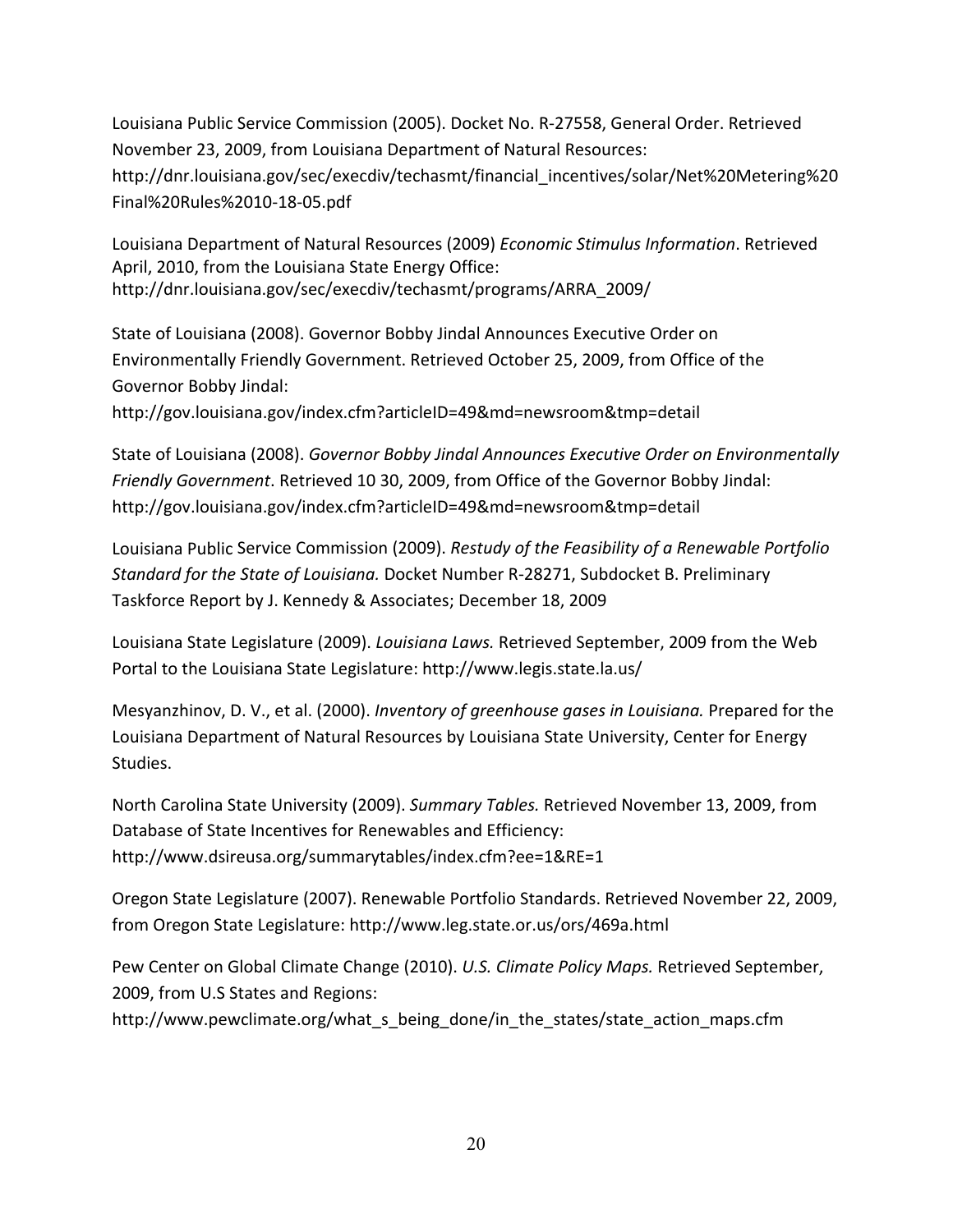City of San Fransisco, California (2007). *Article VIIIA: The Municipal Transportation Agency*. Retrieved November, 2009, from SFgov: http://www.municode.com/content/4201/14130/HTML/ch008a.html

Texas Health and Safety Code, Section 388.001. (2007). Retrieved October 30, 2009, from OneCle Court Opinions: http://law.onecle.com/texas/health/388.001.00.html

Texas State Energy Office (2009). LoanSTAR Revolving Loan Program. Retrieved October 30, 2009, from Texas State Energy Conservation Office: http://www.seco.cpa.state.tx.us/ls/

Texas State Energy Office(2009). Solar Energy Devices Business Franchise Tax Exemption, Texas Tax Code Incentives for Renewable Energy. Retrieved October 30, 2009, from State Energy Conservation Office: http://www.seco.cpa.state.tx.us/re\_incentives-taxcode-statutes.htm#171.

U.S. Environmental Protection Agency (2009). *Renewable Portfolio Standards Fact Sheet.* Retrieved July 2009, from Combined Heat and Power Partnership: http://www.epa.gov/chp/state‐policy/renewable\_fs.html

U.S. Department of Energy (2010). *Building Energy Codes 101, an Introduction.* Retrieved February 2010, from Energy Efficiency and Renewable Energy: http://www.energycodes.gov/training/pdfs/codes\_101.pdf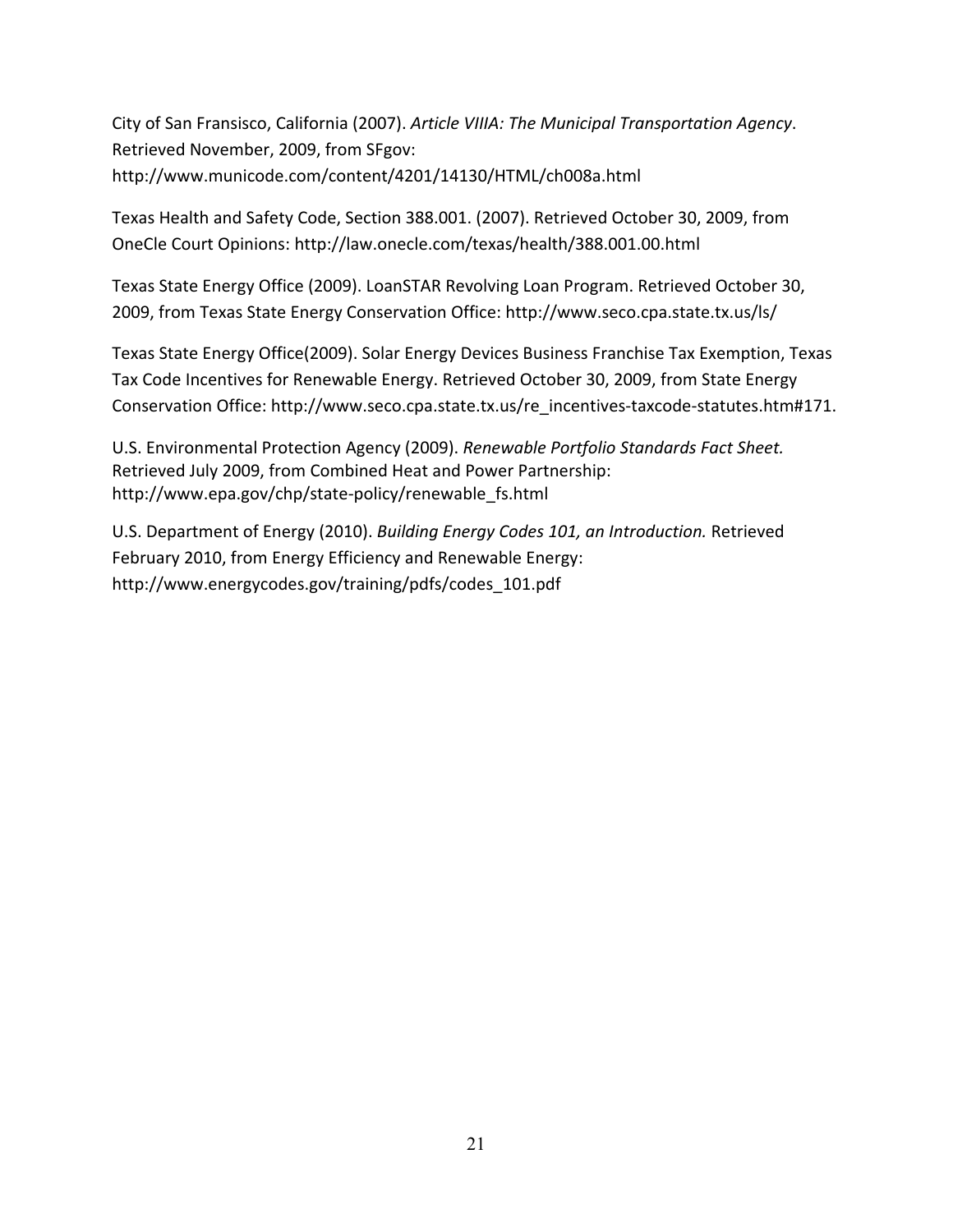## **APPENDIX 1. STATE CLIMATE AND ENERGY POLICY MEASURES**

Information Source: Pew Center on Global Climate Change

| <b>Member State</b>     | Goal #1        | <b>Target</b><br>Date | Goal #2        | <b>Target</b><br><b>Date</b> | Goal #3          | <b>Target</b><br><b>Date</b> | <b>Measure</b> |
|-------------------------|----------------|-----------------------|----------------|------------------------------|------------------|------------------------------|----------------|
| Connecticut             |                |                       | 10%,<br>1990   | 2020                         | 80%<br>$2001$    | 2050                         | <b>LAW</b>     |
| <b>Maine</b>            | 1990<br>Levels | 2010                  | 10% <<br>1990  | 2020                         | 75% <<br>2003    | After<br>2020                | <b>LAW</b>     |
| Maryland                | 10% <<br>2006  | 2012                  | 50% <<br>1990  | 2020                         | 90% <<br>2006    | 2050                         | Commiss<br>ion |
| <b>Massachusetts</b>    |                |                       |                |                              | $80\% <$<br>1990 | 2050                         | <b>LAW</b>     |
| <b>New</b><br>Hampshire | 1990<br>Levels | 2010                  | 10% <<br>1990  | 2020                         | 85% <<br>2001    | Long<br>Term                 | <b>LAW</b>     |
| <b>New Jersey</b>       |                |                       | 1990<br>Levels | 2020                         | $80\% <$<br>2006 | 2050                         | <b>LAW</b>     |
| <b>New York</b>         | 5% <<br>1990   | 2010                  | 10% <<br>1990  | 2020                         |                  |                              | <b>LAW</b>     |
| Rhode Island            | 1990<br>Levels | 2010                  | 10% <<br>1990  | 2020                         | 85% <<br>2001    | After<br>2020                | <b>LAW</b>     |
| Vermont                 | 1990<br>Levels | 2010                  | 10% <<br>1990  | 2020                         | 85%,<br>2001     | After<br>2020                | <b>LAW</b>     |

*Table A.1‐1. Regional Greenhouse Gas Initiative (RGGI) Goals*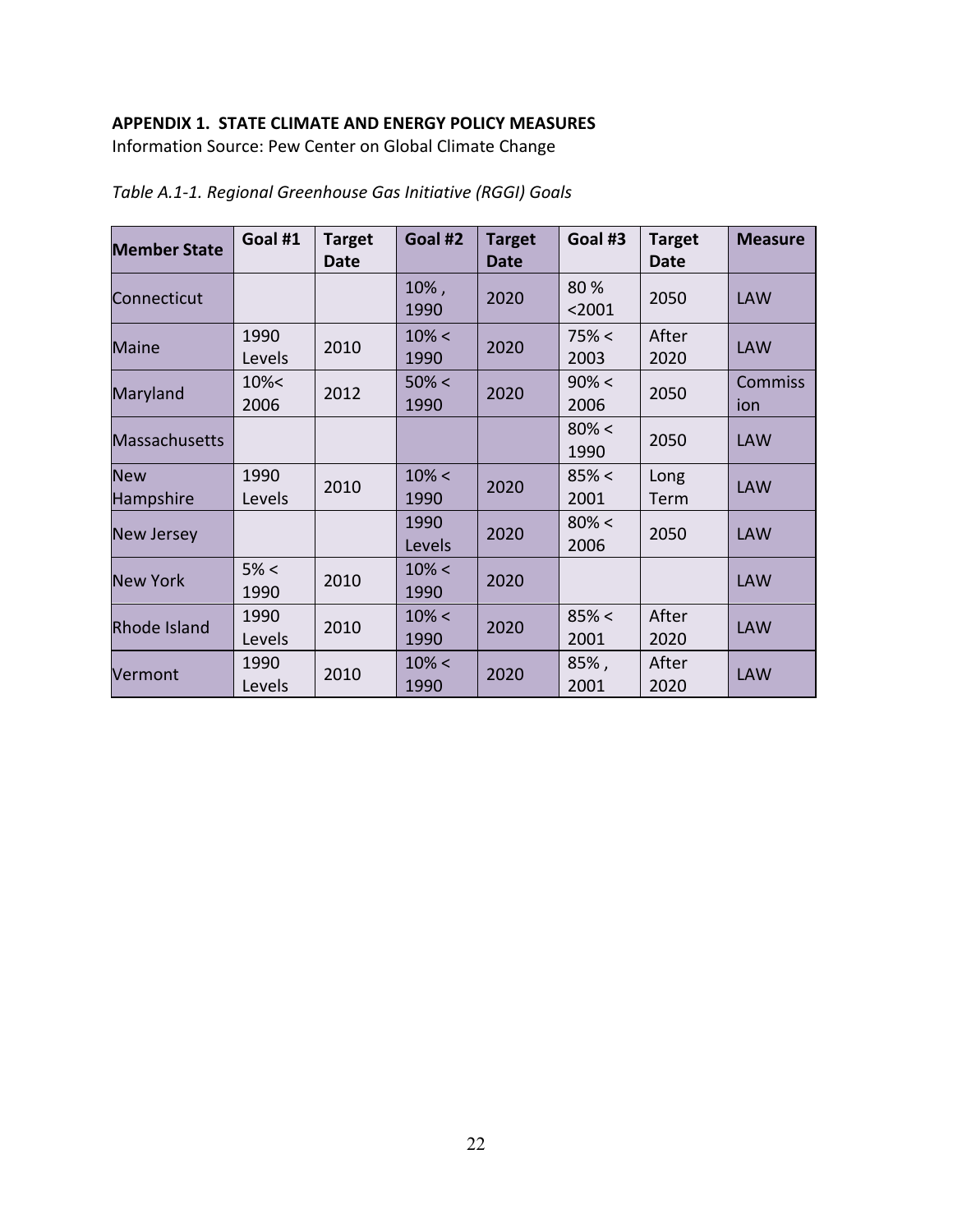## **APPENDIX 2.**

Information source: U.S. Environmental Protection Agency

*Table A.2‐1. Eligible Technologies through Existing State Renewable Portfolio Standards* 

|                          | <b>Eligible Technology Abbreviation Key</b> |                            |
|--------------------------|---------------------------------------------|----------------------------|
| BIO = Biomass/ Biofuels  | $FC = Fuel Cells$                           | Landfill = Methane capture |
| CHP = Combined Heat and  | GEO = Geothermal                            | Waste = Municipal sewage   |
| Power                    | Hydro = Hydrokinetic                        | Ocean = Ocean Thermal      |
| Eff = Building Retrofits |                                             | PV = Photovoltaic Solar    |
|                          |                                             |                            |

| Solar<br>Tidal<br><b>Wave</b>                                              |  | $\geq$ | Ocean | <b>Waste</b> | Landfill Hydro |           | Geo.      | 잎         | 出 | čHp** | Bio       |                           |
|----------------------------------------------------------------------------|--|--------|-------|--------------|----------------|-----------|-----------|-----------|---|-------|-----------|---------------------------|
| $\bullet$<br>$\bullet$                                                     |  |        |       |              | $\bullet$      | $\bullet$ |           |           |   |       | $\bullet$ | $\overline{A}$            |
| $\bullet$<br>$\bullet$<br>$\bullet$<br>$\bullet$<br>$\bullet$<br>$\bullet$ |  |        |       |              | $\bullet$      | $\bullet$ | $\bullet$ |           |   |       | $\bullet$ | $\mathcal{L}$             |
| $\bullet$                                                                  |  |        |       |              | $\bullet$      | $\bullet$ | $\bullet$ |           |   |       | $\bullet$ | S                         |
| $\bullet$                                                                  |  |        |       |              | ٠              | $\bullet$ |           |           |   |       | ٠         | $\overline{C}$            |
| $\bullet$                                                                  |  |        |       |              | ٠              | $\bullet$ |           |           |   |       | $\bullet$ | DE                        |
| $\bullet$                                                                  |  |        |       |              | ٠              | $\bullet$ |           |           |   |       | $\bullet$ | DC                        |
| $\bullet$<br>$\bullet$<br>٠<br>٠                                           |  |        |       |              | $\bullet$      | $\bullet$ |           |           | ٠ |       | $\bullet$ | 田                         |
| $\bullet$                                                                  |  |        |       |              | $\bullet$      | $\bullet$ |           |           |   |       | $\bullet$ | $\Delta$                  |
| $\bullet$<br>$\bullet$                                                     |  |        |       |              | $\bullet$      | $\bullet$ |           |           | ٠ |       | $\bullet$ | ᆜ                         |
| $\bullet$<br>$\bullet$<br>$\bullet$<br>٠                                   |  |        |       |              | $\bullet$      | $\bullet$ | $\bullet$ |           |   |       | ٠         | MA                        |
| ٠<br>$\bullet$<br>٠<br>٠<br>$\bullet$                                      |  |        |       |              | ٠              | $\bullet$ | $\bullet$ |           |   |       | ٠         | QM                        |
| $\bullet$<br>٠                                                             |  |        |       |              | $\bullet$      | $\bullet$ | ٠         | $\bullet$ |   |       |           | M <sub>E</sub>            |
| $\bullet$<br>$\bullet$<br>٠<br>٠                                           |  |        |       |              | $\bullet$      | $\bullet$ | $\bullet$ |           | ٠ |       | $\bullet$ | $\overline{\Sigma}$       |
| ٠                                                                          |  |        |       |              | $\bullet$      | $\bullet$ |           |           |   |       | $\bullet$ | <b>NN</b>                 |
| ٠<br>٠<br>٠                                                                |  |        |       |              | $\bullet$      | $\bullet$ | $\bullet$ |           |   |       | ٠         | <b>MO*</b>                |
| $\bullet$<br>٠                                                             |  |        |       |              | $\bullet$      | $\bullet$ | $\bullet$ |           |   |       | ٠         | $\overline{\overline{z}}$ |
| $\bullet$<br>$\bullet$<br>$\bullet$<br>$\bullet$                           |  |        |       |              | $\bullet$      | $\bullet$ | $\bullet$ |           | ٠ |       | $\bullet$ | $\Sigma$                  |
| $\bullet$                                                                  |  |        |       |              | $\bullet$      | $\bullet$ |           |           |   |       |           | <b>ND*</b>                |
| ٠<br>$\bullet$<br>$\bullet$<br>٠<br>$\bullet$                              |  |        |       |              | $\bullet$      | $\bullet$ |           | $\bullet$ |   |       | ٠         | $\overline{z}$            |
|                                                                            |  |        |       |              | $\bullet$      | $\bullet$ | $\bullet$ | $\bullet$ |   |       | $\bullet$ | $\overline{z}$            |
| $\bullet$<br>٠                                                             |  |        |       |              | ٠              | $\bullet$ | $\bullet$ |           |   |       | $\bullet$ | $\overline{\mathsf{M}}$   |
| $\bullet$<br>٠                                                             |  |        |       |              | $\bullet$      | $\bullet$ | $\bullet$ |           |   |       | $\bullet$ | $\geq$                    |
| $\bullet$<br>٠<br>٠<br>٠                                                   |  |        |       |              | $\bullet$      | $\bullet$ |           | ٠         |   |       | ٠         | $\overline{M}$            |
| $\bullet$<br>$\bullet$<br>٠<br>٠<br>٠                                      |  |        |       |              | $\bullet$      | $\bullet$ | $\bullet$ | $\bullet$ | ٠ | ٠     | $\bullet$ | $\overline{5}$            |
| $\bullet$<br>$\bullet$<br>٠<br>$\bullet$<br>$\bullet$                      |  |        |       |              | $\bullet$      | $\bullet$ | $\bullet$ | $\bullet$ |   |       | $\bullet$ | $\sigma$                  |
| $\bullet$<br>٠                                                             |  |        |       |              | $\bullet$      | $\bullet$ | $\bullet$ |           |   |       |           | PA                        |
| $\bullet$<br>$\bullet$<br>٠<br>٠                                           |  |        |       |              | $\bullet$      | ٠         |           |           |   |       | ٠         | $\overline{\mathbf{c}}$   |
| $\bullet$                                                                  |  |        |       |              | $\bullet$      | $\bullet$ |           |           |   |       | ٠         | <b>GS</b>                 |
| $\bullet$                                                                  |  |        |       |              | $\bullet$      | $\bullet$ |           |           |   |       | $\bullet$ | K                         |
| $\bullet$<br>$\bullet$<br>٠                                                |  |        |       |              | $\bullet$      | $\bullet$ |           |           |   |       | $\bullet$ | 5                         |
| $\bullet$<br>$\bullet$<br>٠<br>٠<br>٠                                      |  |        |       |              | $\bullet$      | $\bullet$ | $\bullet$ |           |   |       | ٠         | $\overline{M}$            |
| $\bullet$<br>$\bullet$                                                     |  |        |       |              | $\bullet$      | $\bullet$ |           |           |   |       | $\bullet$ | $5^*$                     |
| $\bullet$<br>$\bullet$<br>$\bullet$<br>$\bullet$                           |  |        |       |              | $\bullet$      | $\bullet$ |           |           |   |       | $\bullet$ | $\overline{\mathsf{W}}$   |
|                                                                            |  |        |       |              |                |           |           |           |   |       |           | $\overline{\geq}$         |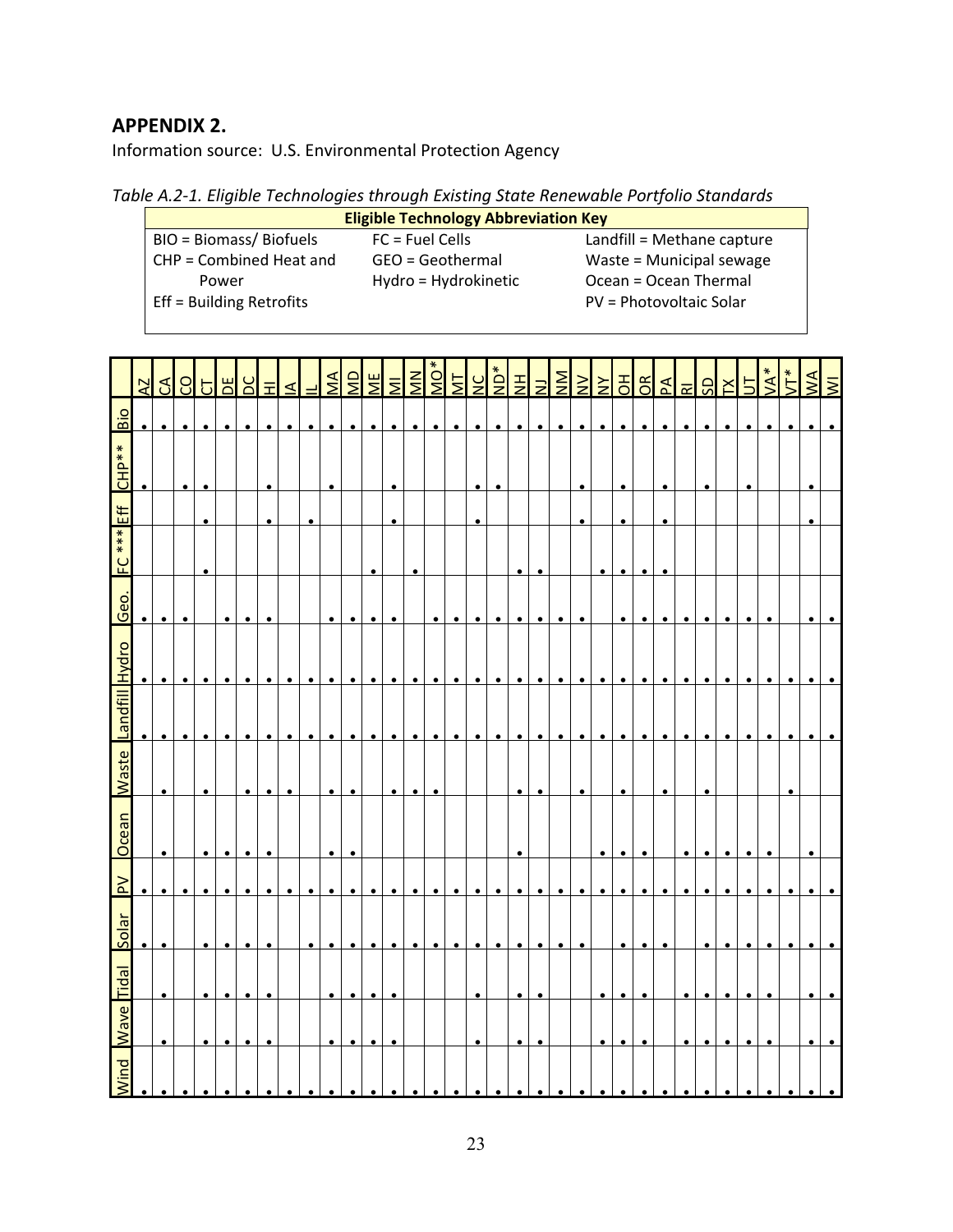#### **APPENDIX 3. LOUISIANA STATE ENERGY PROGRAMS**

Information Source: Louisiana Department of Natural Resources

#### **"Lead by Example" Energy Efficiency Program**

Budget Amount = \$25,723,807.00

The Lead by Example program will provide funding for energy efficiency retrofits of higher education buildings in response to Governor Jindal's Executive Order No. BJ2008‐8. The program will be administered under a Memorandum of Understanding between the Department of Natural Resources and the Division of Administration's Facility Planning and Control (FPC).

*Board of Regents will submit projects from state universities while FPC will select projects based on maximizing energy savings per dollar expended and timeliness of completion. Reducing state government energy costs provides a benefit to all citizens.*

#### **Residential/Commercial Energy Efficiency Program**

This program has three distinct components.

1. The Commercial Energy Efficiency component is designed to encourage business owners to retrofit their commercial buildings. The program will offer cash incentives of 25 percent of the cost of cost‐effective energy efficiency improvements up to a maximum of \$5,000. An energy audit by a certified energy auditor or specially trained professional engineer will be required.

2. The New Residential Construction component is designed to encourage the building of new homes to a high level of energy efficiency. A cash incentive of \$2,000 will be offered for homes built to the Department of Energy Builder's Challenge level, and a \$3,000 cash incentive will be offered for homes built to the more stringent federal tax credit level. This incentive can go to the builder, the developer, the home owner, or non‐profit or for‐profit that funds the construction. An energy audit by a certified energy auditor will be required.

3. The Existing Residential component is designed to encourage homeowners to improve the efficiency of their existing homes. This is an enhancement of the current DNR HERO program. Under the enhanced program, participating individuals will be offered a cash incentive of 25 percent of the cost of cost‐effective energy improvements up to a maximum of \$3,000. The incentive can go to the homeowner, or non‐profit or for‐profit entity that funds the improvement. An energy audit by a certified energy auditor will be required.

#### **Energy Star Appliance Rebate Program**

This program is designed to encourage the purchase of Energy Star appliances. DNR will seek to maximize partnership opportunities with utility companies to implement this program. It is specifically designed such that it will not be exclusive to a few major retailers at the expense of small, local appliance, and equipment stores.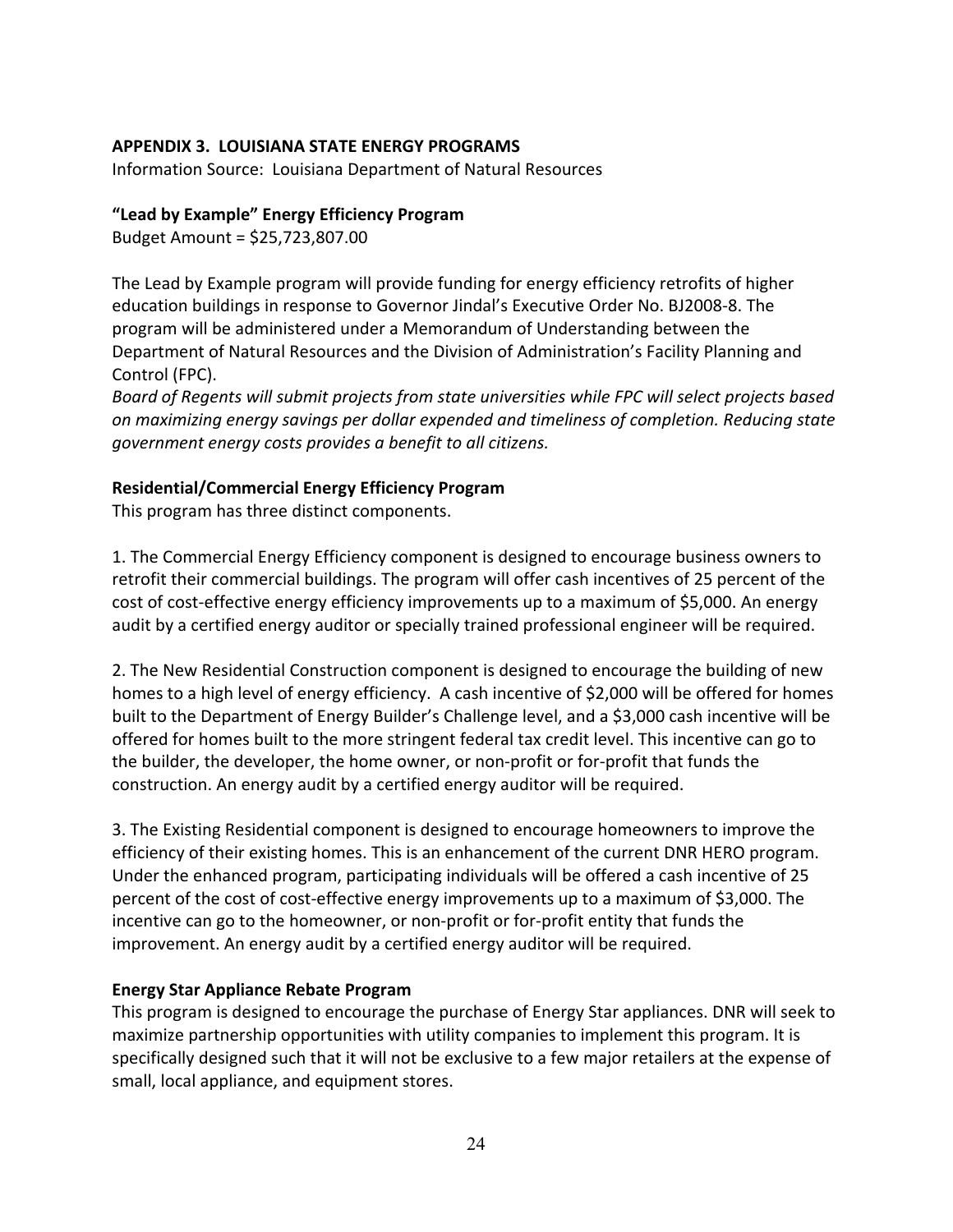*It is expected that this program will be augmented by an additional \$4.2 million in future federal stimulus funding and an undetermined amount from participating utility partners.*

#### **Transportation Efficiency & Alternative Fuels Program**

#### *Alternative Fuels*

The Alternative Fuels program will assist local communities in paying the differential costs between traditional mass transit buses, school buses and fleet vehicles and dedicated or converted compressed natural gas (CNG) vehicles of the same type. The program will pay up to 50 percent of the differential costs for dedicated or converted CNG mass transit or school buses up to \$50,000 each and dedicated or converted CNG fleet vehicles up to \$25,000 each. Additionally it will assist communities with equipment purchases for publicly‐accessible quick fuel CNG fueling stations by funding up to 50 percent of the cost of four quick‐fuel CNG fueling stations up to a maximum of \$1.25 million each. The program is a competitive grant program open to all Louisiana local government entities.

## *Transportation Lighting Efficiency*

This program will pay up to 50 percent of the cost of deployment of light emitting diode (LED) traffic lights and energy efficient and photovoltaic street lighting. Improvements in lighting efficiency due to tremendous advances in lighting efficiency present some of the most cost‐ effective energy savings strategies for local governments. The program is a competitive grant program open to all Louisiana local government entities.

#### **Renewable Energy Development Grant Program**

The Renewable Energy Development Grant program is designed to encourage the deployment of commercially available, but as yet underutilized renewable energy resources. Some examples of these resources include hydrokinetic energy, biomass, solar electric, solar thermal, and geothermal energy. The program will offer competitive grants to implement renewable energy projects in the state. An open solicitation will be issued and selection of projects will be based on established criteria.

#### **Education, Training, and Outreach Program**

#### 1. Energy Efficiency & Renewable Energy Teacher Training

This component is designed to encourage Louisiana science teachers to include energy efficiency and renewable energy education in their classroom. Under the program 64 sets of equipment and materials (one per parish) for hands-on, interactive energy efficiency and renewable energy experiments will be developed and in‐service training will be provided for approximately 640 teachers.